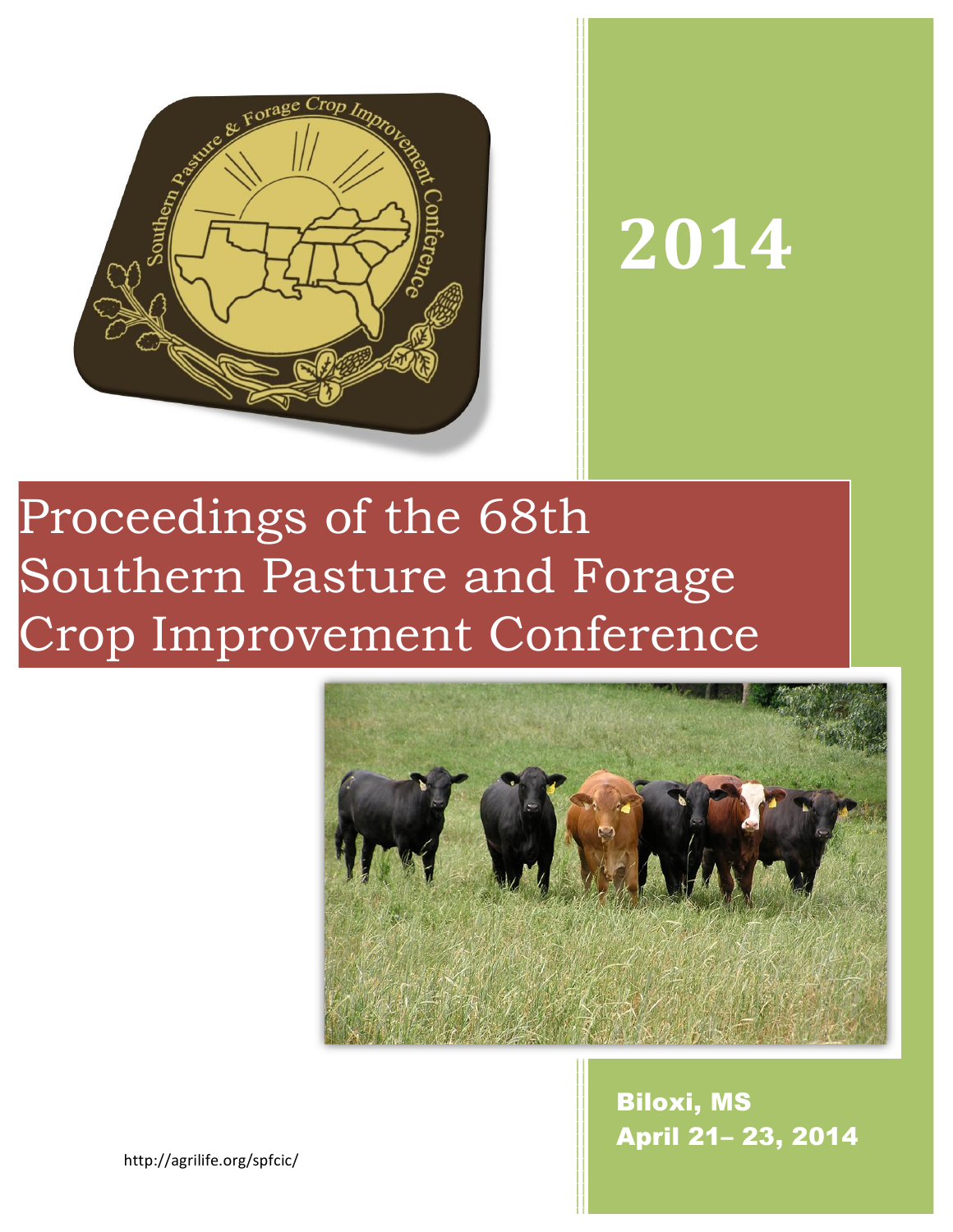## **Table of Contents**

## *Mississippi Program*

*South Texas Natives and Texas Native Seeds Projects.* Forrest S. Smith, Keith A. Pawelek, Anthony D. Falk, John Lloyd-Reilley, James P. Muir, Jeff Breeden, Bonnie J. Warnock, Colin S. Shackleford, and Mia A. McCraw.........................................................4

*USDA NRCS East Texas Plant Materials Center, Seeking Conservation Solutions Through the use of Native Plants.* Alan Shadow .................................. 8

## *Forage Ecology/Physiology*

## *Forage Breeding/Utilization*

**Summer Dormant Tall Fescue Breeding at the Noble Foundation.** Mike Trammell, E. Charles Brummer, Carolyn Young, Twain Butler, and Malay Saha............................... 11

## *Extension*

| Bermudagrass Decline/Stem Maggot: The Florida Case. Yoana Newman, Phillip            |  |
|--------------------------------------------------------------------------------------|--|
| Harmon, Eileen Buss, Nicholas Dufault, Anne Vitorelli, and Lyle Buss 13              |  |
| <b>Native Grass Perceptions: Producer and Professionals Surveys in Tennessee.</b> P. |  |
|                                                                                      |  |
| <b>Economics of Native Grass Forage Production: How We Got Lucky and Where</b>       |  |
| to from Here? C. Boyer, J. Lowe, J. Waller, P. Keyser, and G. Bates 15               |  |

## *Poster Session*

*Chemical composition of high sugar and conventional ryegrass varieties grown in greenhouse conditions.* Mariano Alende, John Andrae, Gabriela Volpi Lagreca, Raquel Arnoni, Ana Carolina Fluck, and Susan Duckett................................................................. 16

## $68$ <sup>th</sup> SPFCIC | 1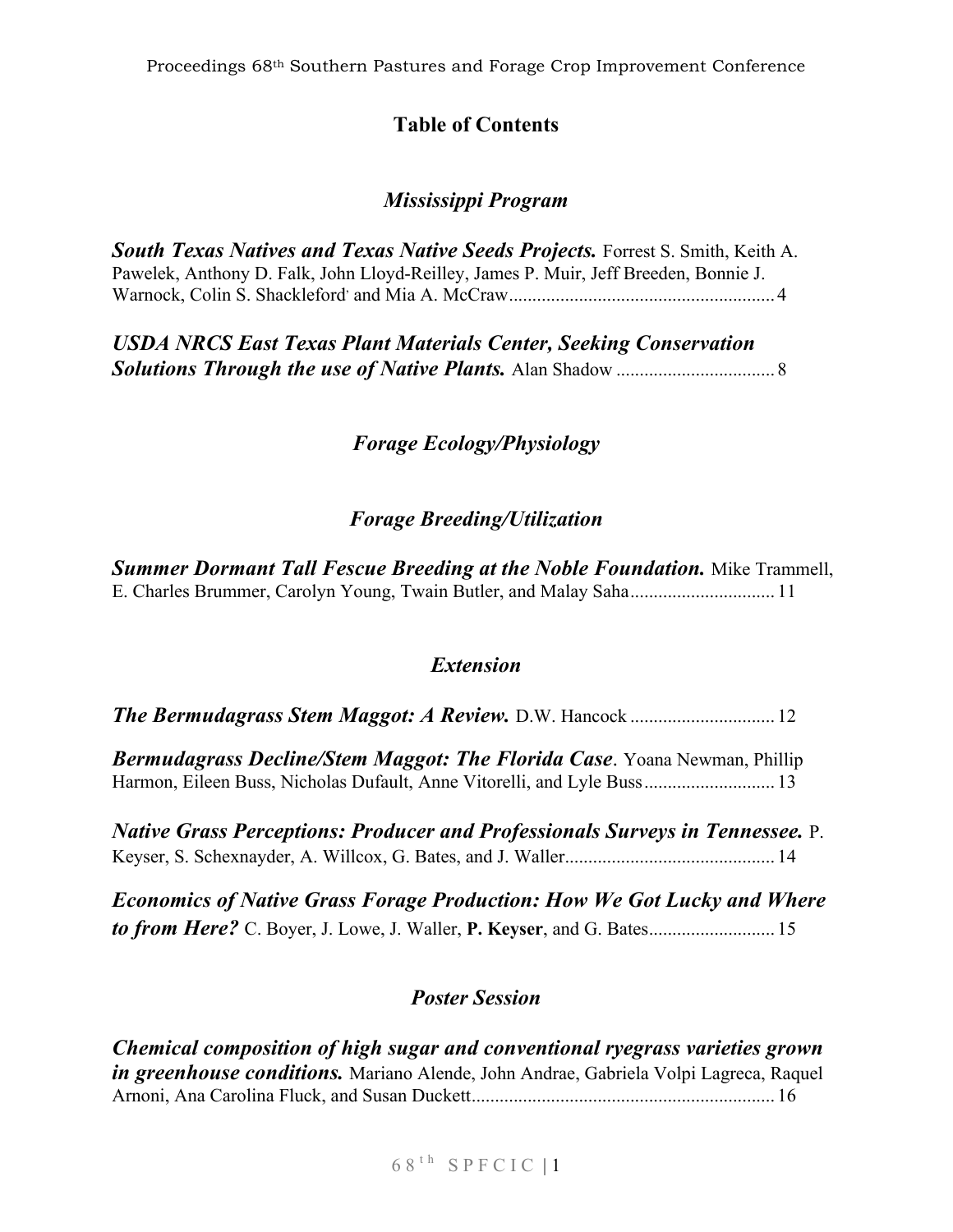| Berseem Clover Pastures as a Problem-Based Extension Demonstration Tool.                                                                                                     |
|------------------------------------------------------------------------------------------------------------------------------------------------------------------------------|
| Interpretation of in vitro rumen fermentation gas curves from biomass, using a<br>single pool exponential model. K. J. Han, Y.H. Moon, D. F. Day, M.W. Alison, W.D.          |
|                                                                                                                                                                              |
| Alfalfa Establishment into Existing Bermudagrass Pasture. Sindy M. Interrante,                                                                                               |
| <b>Evaluating Gibberellic Acid as a Growth Promotant for Winter Annual Forages</b>                                                                                           |
| Organic Forage and Animal Production in South Korea. Jong Duk Kim, S. Ray Smith                                                                                              |
| <b>Southern Forages: An Information Transfer "Success Story."</b> Garry Lacefield, Don                                                                                       |
| Productivity of wheat and annual ryegrass following no-till establishment of<br>glyphosate tolerant soybeans. Lang, D.J., D. Russell, G. Triplett, E. Flint, D. Reynolds, J. |
| Laboratory seed processing to increase purity and improve planting ease in                                                                                                   |
| southeastern wildrye [Elymus glabriflorus (Vasey ex L.H. Dewey) Scribn & C.R.                                                                                                |
| <b>Grazing Evaluation of New Auburn University Experimental Annual Ryegrass</b>                                                                                              |
| Evaluation of southeastern wildrye, tall fescue, and orchardgrass to N<br>fertilization and cutting frequency in north central Mississippi. Richwine, Jonathan               |
| <b>Establishing native warm-season grasses: How much does it cost?</b> J. Brett Rushing                                                                                      |
|                                                                                                                                                                              |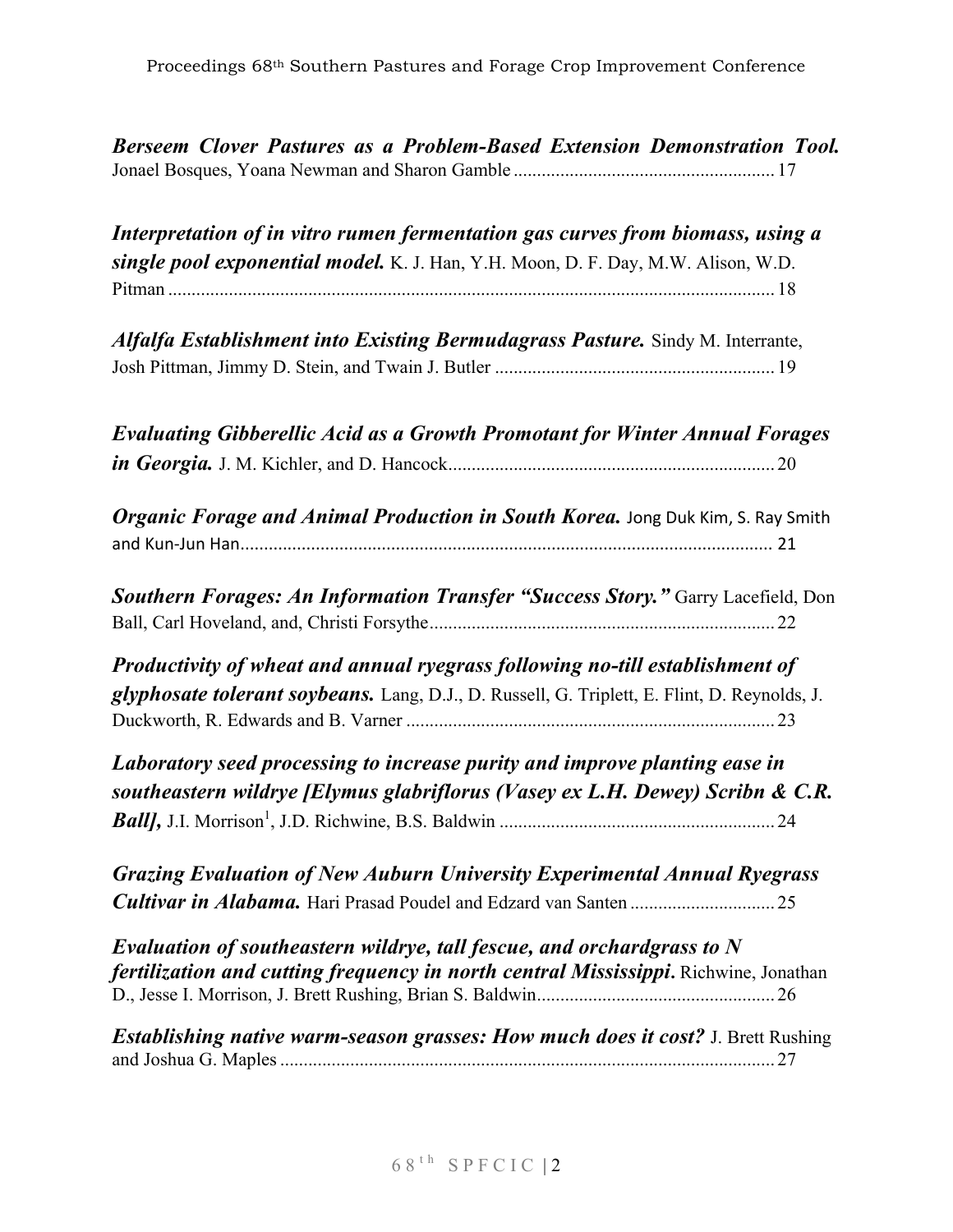*Tolerance of Four Clover Species to Varying Rates of Pre and Post-Emergent Broadleaf Pasture Herbicides***.** Russell, David P. and John Byrd .............................. 29

*Stocking rate and supplementation affect performance of beef heifers grazing 'Nelson' ryegrass***.** G. Scaglia......................................................................................... 30

*Forage Brassica species variety trial.* Simon, K.J., S.M. Jones, J.J. Jennings, R. Rhein, and D. Philipp ...................................................................................................................... 31

*In vitro phenotyping assays to discriminate Mediterranean and Continental tall fescue morphotypes*. Talukder S.K., Wang H., Jennifer B. L. Chekhovskiy K. and Saha M.C. .............................................................................................................................................. 32

## *Increasing Legume Grazing For Higher Beef Gain On Pastures: An Improved High-Tannin Birdsfoot Trefoil Cultivar With Trans-Regional Potential***.** Edzard

van Santen, Kim Cassida, Ben Goff, Tom Griggs, Jennifer Johnson, Robert Kallenbach, Jennifer McAdam, and Glenn Shewmaker........................................................................................ 33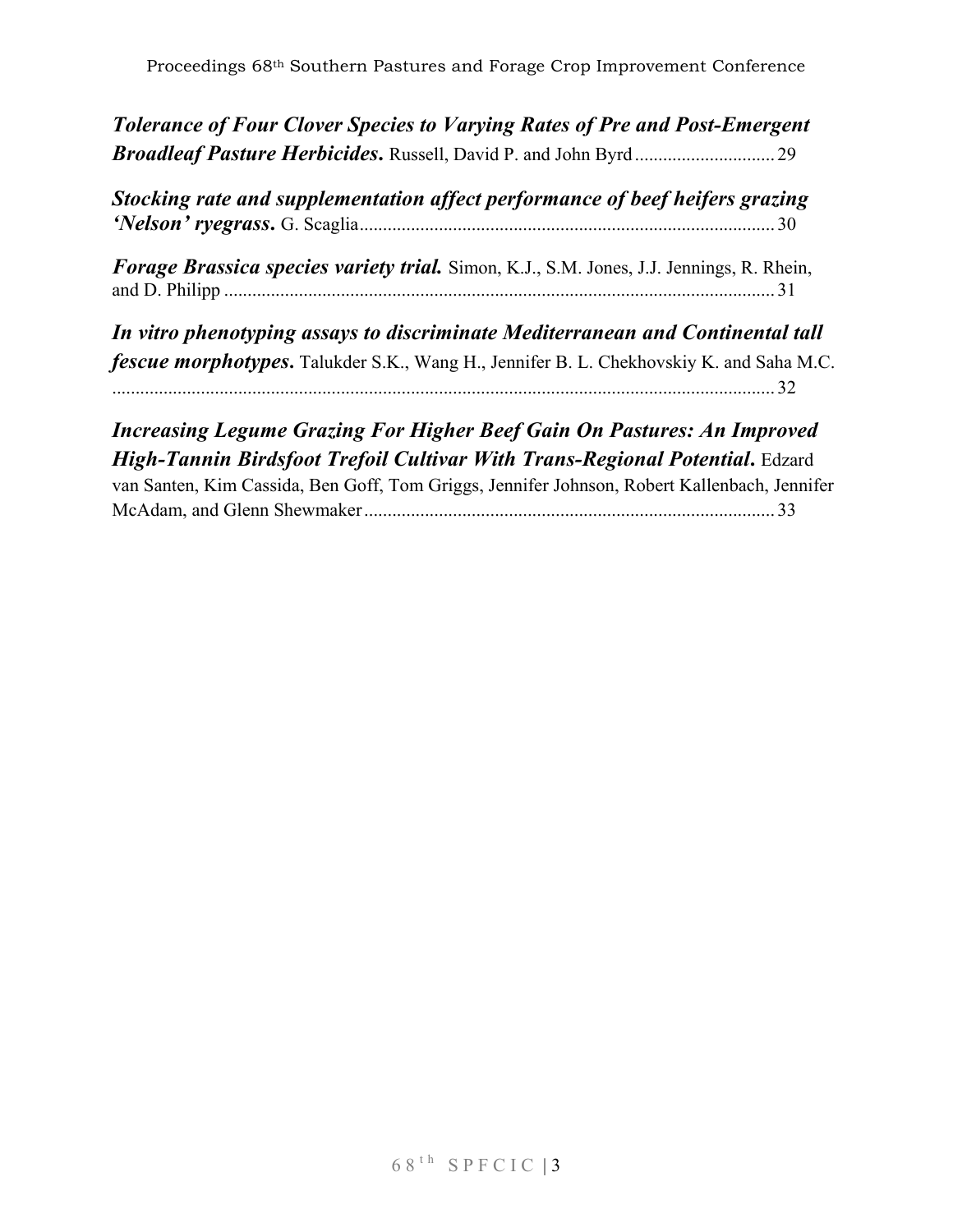## *Workgroup Sessions*

## *Mississippi Program*

## **South Texas Natives and Texas Native Seeds Projects**

Forrest S. Smith<sup>1</sup>, Keith A. Pawelek<sup>2</sup>, Anthony D. Falk<sup>3</sup>, John Lloyd-Reilley<sup>4</sup>, James P. Muir<sup>5</sup>,

Jeff Breeden<sup>6</sup>, Bonnie J. Warnock<sup>7</sup>, Colin S. Shackleford<sup>8</sup>, and Mia A. McCraw<sup>9</sup>

1 Dan L Duncan Endowed Director, *South Texas Natives* and *Texas Native Seeds* Projects, Caesar Kleberg Wildlife Research Institute, Texas A&M University-Kingsville, 700 University Blvd MSC 218, Kingsville, TX 78363

<sup>2</sup> Assistant Director South Texas Natives at Texas A&M University-Kingsville <sup>3</sup> South Texas Natives, Caesar Kleberg Wildlife Research Institute, 700 University Blvd. MSC 218, Kingsville, TX 78363, U.S.A.

<sup>4</sup>Manager, United States Department of Agriculture, Natural Resources Conservation Service, E. "Kika" de la Garza Plant Materials Center, 3409 North FM 1355, Kingsville, TX 78363 <sup>5</sup>Professor-Forages, Texas Agrilife Research and Extension Center at Stephenville, 1229 North US Highway 281, Stephenville, TX

<sup>6</sup> Associate Professor-Wildlife Management, Tarleton State University, Joe W. Autry (Agriculture) Building, 306C, Stephenville, TX 76402

7 Chair, Department of Natural Resources Management and Associate Professor of Range Management, Sul Ross State University, RAS 111A, Alpine, TX 79832

8 Research Associate-West Texas, *Texas Native Seeds* Project, Caesar Kleberg Wildlife Research Institute, Texas A&M University-Kingsville, 802 E. Lockhart, Alpine, TX 79830

9 Research Associate-Central Texas, *Texas Native Seeds* Project, Caesar Kleberg Wildlife

#### *Introduction*

*South Texas Natives* (STN) and *Texas Native Seeds* (TNS) are collaborative projects with an overall objective to increase the availability of native seeds for use in restoration and reclamation activities in south, central, and west Texas. STN began in 2001 at the request of private landowners in response to concerns about the use of introduced plants in restoration and reclamation activities in South Texas. TNS began in 2010 at the request of private landowners and the Texas Department of Transportation (TxDOT) to meet native seed supply needs in central and west Texas. Both STN and TNS are headquartered at the Caesar Kleberg Wildlife Research Institute at Texas A&M University-Kingsville. Collaborators include the USDA NRCS Plant Materials Centers in Kingsville and Knox City; Texas AgriLife Research Stations in Beeville, Stephenville, and Uvalde; Tarleton State University; Sul Ross State University; TxDOT; and numerous private landowners. Our primary goal is to collect, evaluate, increase, and commercialize regionally adapted native plant germplasm selections that can be successfully used in restoration and reclamation activities in south, central, and west Texas.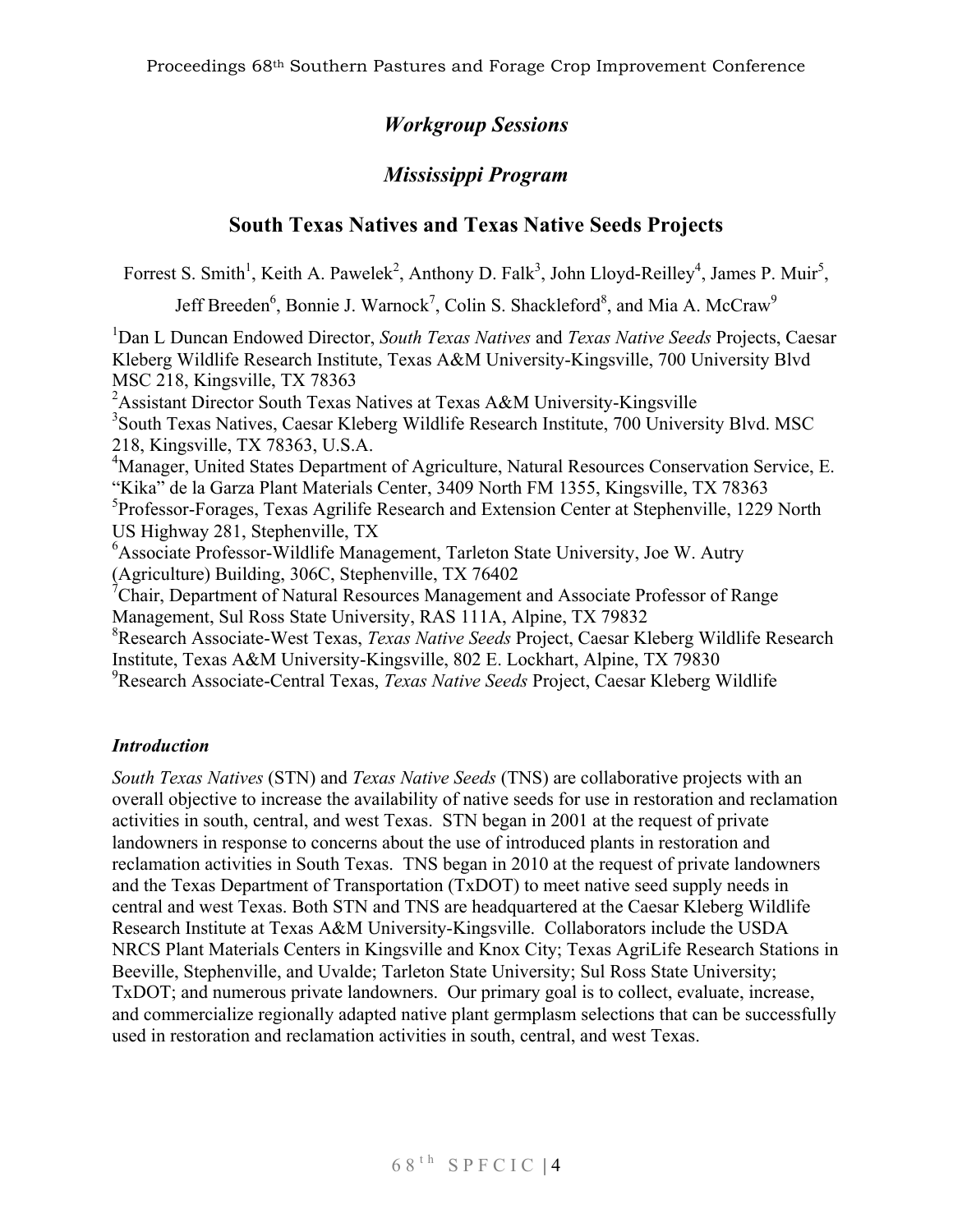#### *Need for STN and TNS*

Land management goals in Texas have changed dramatically in the last 2 decades. These changes are influenced in part by research results indicating lower wildlife habitat value of introduced grass monocultures than native habitats, as well as by changing land use and resulting real estate values for range and pasture land. Throughout much of Texas, primary land management goals are shifting from primarily livestock based toward efforts aimed at benefiting recreational opportunities associated with wildlife and natural ecosystems and enhancing economic value associated with fee and lease hunting of game species. Severe drought conditions of the past few years have accelerated this change in primary land use and management. In many areas of the state over the past 3 years, range and pasture conditions have necessitated a significant reduction in livestock numbers, or in some cases, complete livestock deferral. While drought conditions have clearly altered livestock production across the state, they have had less impact on hunting lease values or rural land prices, clear indications of the present drivers of land value.

As a result in the shift in land management goals, and since native plant dominated landscapes are near-universally accepted as being the superior habitat for native wildlife, the intentional planting of introduced forage grasses is no longer practiced by many private landowners. Unintended negative consequences such as uncontrollable spread and development of persistent botanical monocultures of some introduced forages, particularly Old World bluestem grasses (*Bothriochloa* and *Dichanthium* spp.), have resulted in some landowners developing strong avoidance of the use of introduced plant species. Research indicates that concerns over use of these plants, particularly in terms of potential negative implications to wildlife habitat value in general and biodiversity, are well warranted.

Furthermore, this change amongst private landowners has gradually influenced policy of government agencies away from the use of introduced plants, and toward the use of native plants in their management activities. A clear example is the changes TxDOT has made regarding seeding specifications for reclamation projects along highway right of ways in south Texas. Instead of using seed mixes for erosion control comprised primarily of introduced grasses (as was common and quite effective from an erosion control standpoint throughout the state for most of the last century), today the agency specifies 100% native seed mixes for use in most of the region. Even in regions where native seeds are not readily available, TxDOT completely avoids use of problematic introduced species such as Old World bluestem grasses, and has for over a decade.

Today, in most of Texas, land disturbance activities requiring reseeding, and particularly those associated with energy exploration and transportation infrastructure development, are occurring at an accelerated pace and scope. In regions outside of south Texas, adequate stocks of adapted native seeds are not commercially available, despite the apparent demand. In addition, available seeds are cost-prohibitive for use by many consumers, or on large projects. In other circumstances, available native seeds are of inherently low quality (e.g. sources harvested from untested parentage or wild stands), are of unknown origin, or lack traits necessary for successful use in restoration and reclamation settings. As a result, success of native seeding efforts has historically been poor. Thus, the intent of STN and TNS is to collect, select, and increase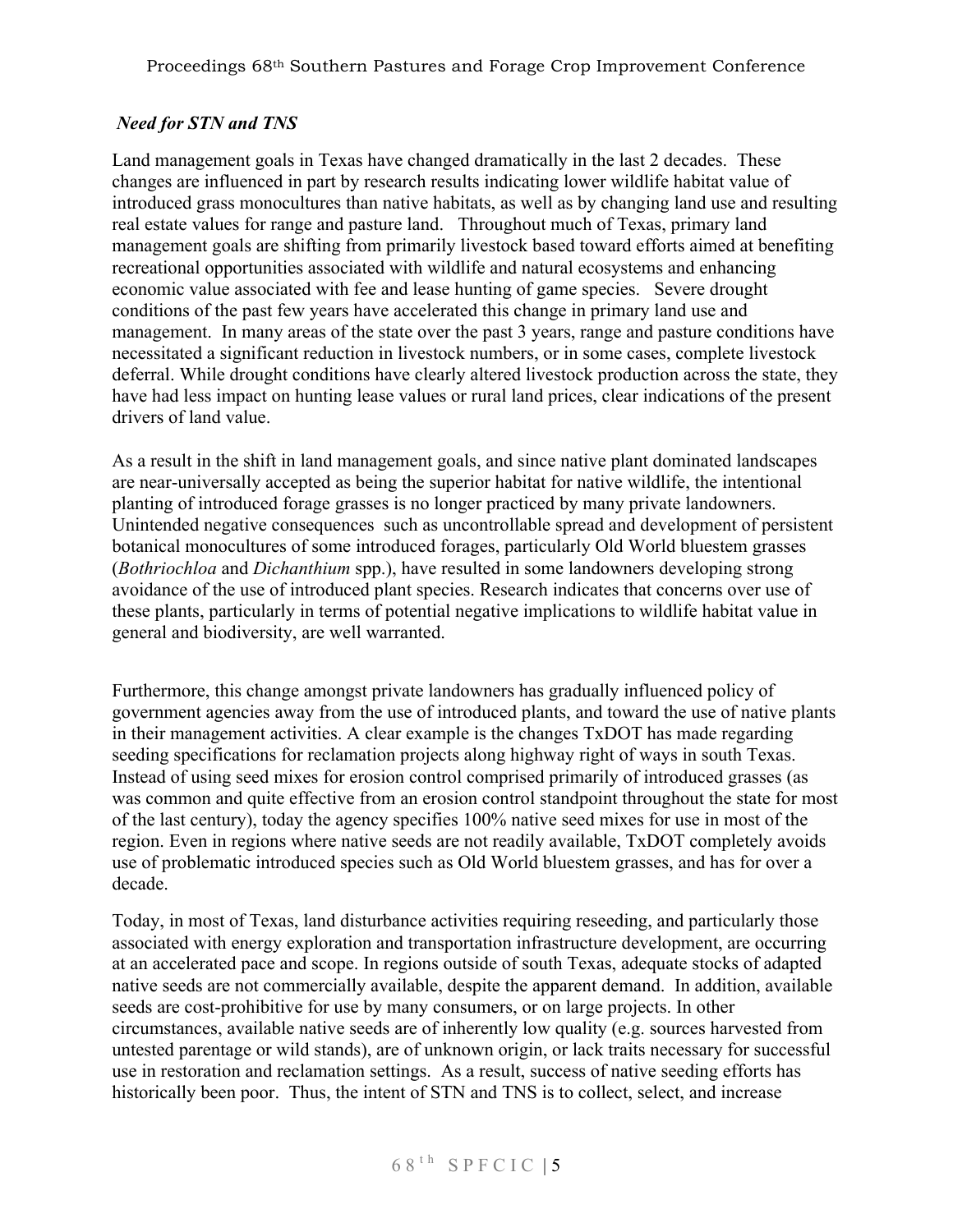regionally adapted (ecotypic) native seed sources for certified commercial seed production and large scale availability to consumers at reasonable costs.

#### *Methods*

The initial phase of our seed source development program is to obtain a broad collection of populations of each native species of interest in order to ascertain the variability and adaptability of the species, and identify populations with needed traits for commercial production and restoration use. We try to obtain 2 seed collections from wild populations of each plant from each county of our region(s) of interest. In support of this goal, we have obtained almost 3,000 native plant seed collections from across Texas since 2001. Following collection, we establish evaluation plantings at a minimum of 2 locations within the area of intended use of the plant. Each collection is evaluated for 2-5 years for natural adaptations that influence successful use in restoration and reclamation settings, and for natural adaptations that would make successful commercial seed production possible.

After evaluating the germplasm collection, we select populations for release to commercial seed growers and increase the seed of promising collections in isolation to maintain the genetic integrity of each selected native population. Depending on market needs for a species, and evaluated potential of the material, we make multi-origin/population/species blends, or single collection releases of various native plants. Our goal is not to create novel material by breeding or intentional genetic manipulation; instead we seek to identify and increases populations that have the natural adaptations for successful use in restoration and reclamation plantings. The final product delivered to consumers is in most cases not different than the original wild population that the seed was collected from, other than it may have higher seed quality as a result of being produced under intense agronomic conditions, or that it may be a blend of several populations of the plant that possess adaptations that should benefit successful use in restoration and reclamation plantings.

Following increase, we distribute seed to commercial producers and provide technical assistance to insure successful production of the release. Throughout the development process we conduct numerous field trials to evaluate selections in common restoration and reclamation settings. These plantings are also used to develop planting methodology for each seed source and demonstrate successful uses to potential consumers.

#### *Results*

To date, the collaborative STN Project has released or helped commercialize 21 Texas Selected Native Plant Germplasm seed sources. Currently, these seed sources represent the only Texas Department of Agriculture-certified native seeds available to Texas consumers. Eighteen of these selections have been sold commercially by cooperating seed companies. We have negotiated production licenses to stimulate grower investment into production of 7 of these releases. In 2012, the amount of certified commercial seed of releases developed by STN sold to consumers was sufficient for 25,000 acres of restoration and reclamation seedings in the south Texas region. By the end of 2013, commercial production capacity of STN releases should provide seed for over 50,000 acres of native seedings in the region. Retail price for these seeds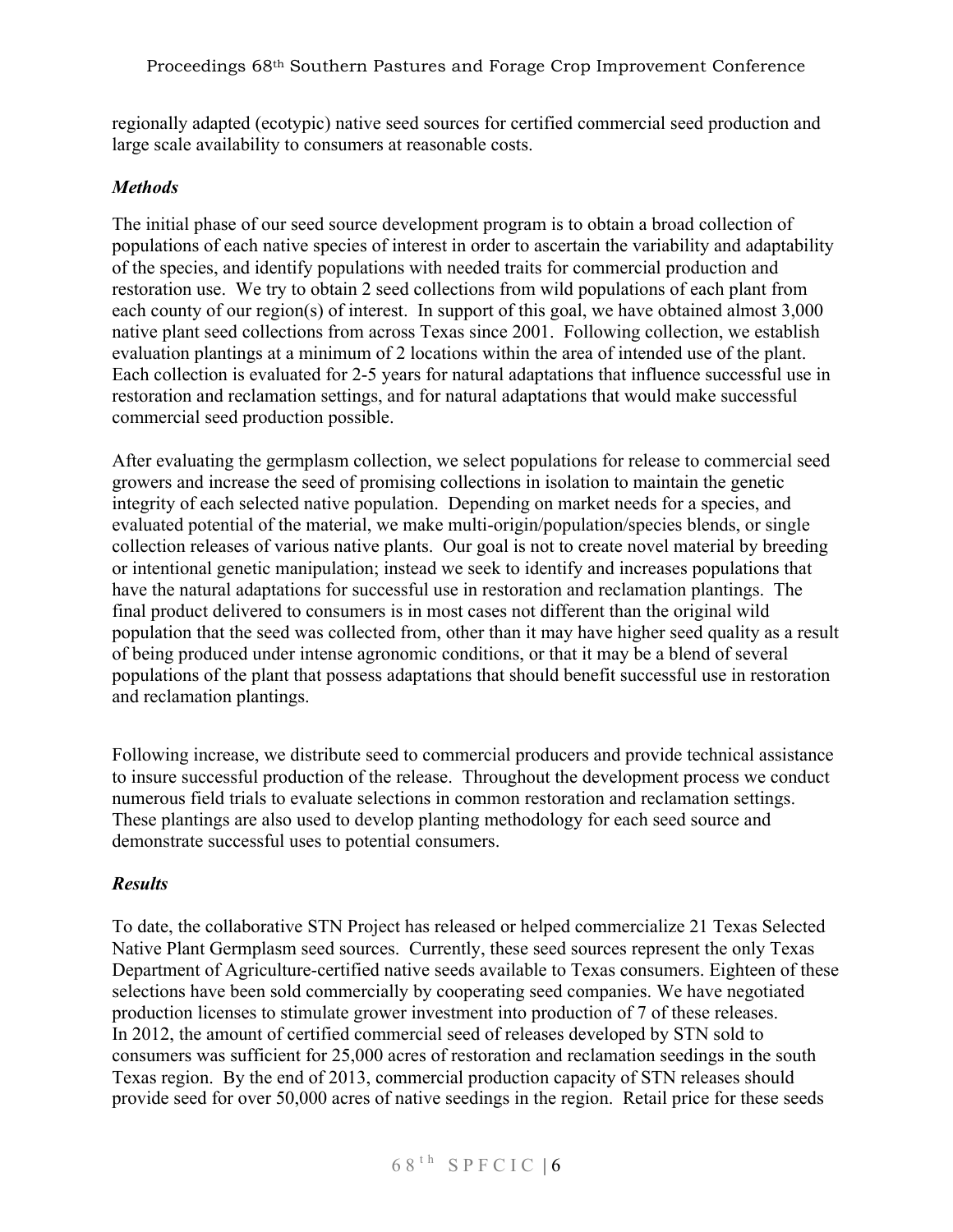is currently the median of the range/reclamation seed market in Texas, with cost typically ranging from \$75-100 per acre. Both STN and TNS are currently evaluating a number of additional native species for future release and commercialization. We have plans to make 9 additional native seed source releases for the south Texas region over the next 5 years, and hope to make as many as 20 native seed germplasm releases for both central and west Texas over the next decade.

Contact: F.S. Smith, forrest.smith@tamuk.edu, (361) 593-4525.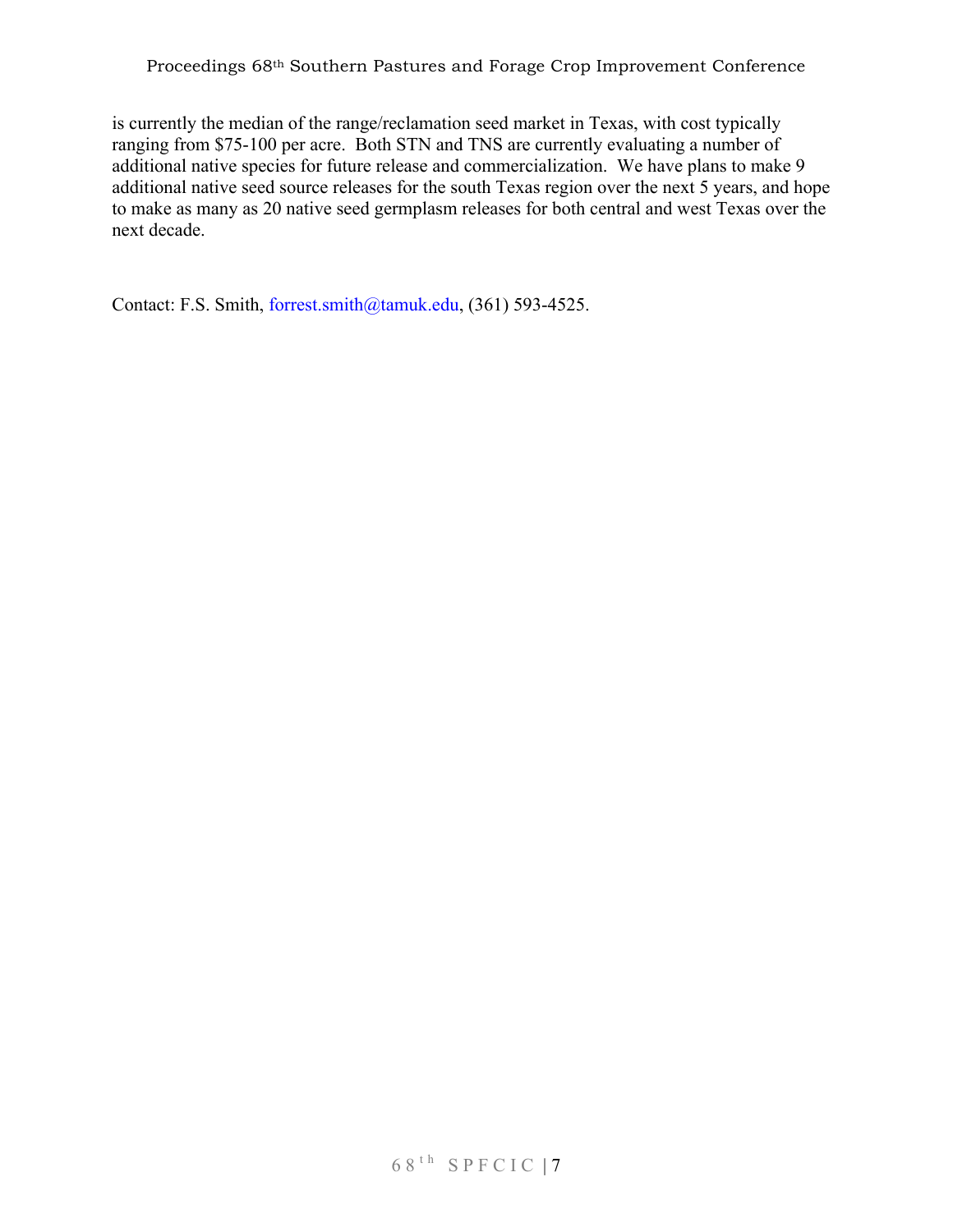## **USDA NRCS East Texas Plant Materials Center, Seeking Conservation Solutions Through the use of Native Plants**

Alan Shadow

East Texas Plant Material Center

#### **Who We Are and What We Do**

The East Texas Plant Materials Center (ETPMC) is one of 27 centers operated by the Natural Resources Conservation Service (NRCS), United States Department of Agriculture. The ETPMC services 42 million acres and covers portions of Texas, Louisiana, Arkansas, and Oklahoma. The center was established in 1982 and is a joint venture between Soil and Water Conservation Districts in east Texas and northwestern Louisiana, NRCS, Stephen F. Austin State University (SFASU), and US Forest Service. The ETPMC encompasses 75 acres of research and production fields, and is located in the Stephen F. Austin Experimental Forest, south of Nacogdoches, Texas.

The mission of the NRCS Plant Materials Program is to develop and transfer effective plant technology for the conservation of natural resources. In working with a broad range of plant species, including grasses, forbs, trees, and shrubs, the program seeks to address priority needs of NRCS field offices and land managers in both public and private sectors. Emphasis is focused on using native plants to solve conservation problems and to protect and restore ecosystems. Center personnel develop research projects and technical reports for use in developing technical guides for agency personnel and landowners on the use of plant materials in various conservation practices. The ETPMC's area of emphasis includes, but is not limited to:

- Enhancement of water quality through the protection of riparian and wetland areas
- Restoration of degraded pasture, range, and timber lands
- Restoration of surface-mined sites
- Wildlife habitat improvement
- Restoration of saline sites associated with the oil and gas industry
- Improvement of air quality as related to poultry and other livestock industries

#### **Current Work**

- Development of rust resistant Indiangrass (*Sorghastrum nutans*) release
- Native Warm Season Grass Release Evaluation
- Adaptation of commercial wildflower mixes for pollinator habitat
- Enhancement of longleaf pine planting
- Evaluation of cover crops and their effects on soil health
- Seed increases of selected material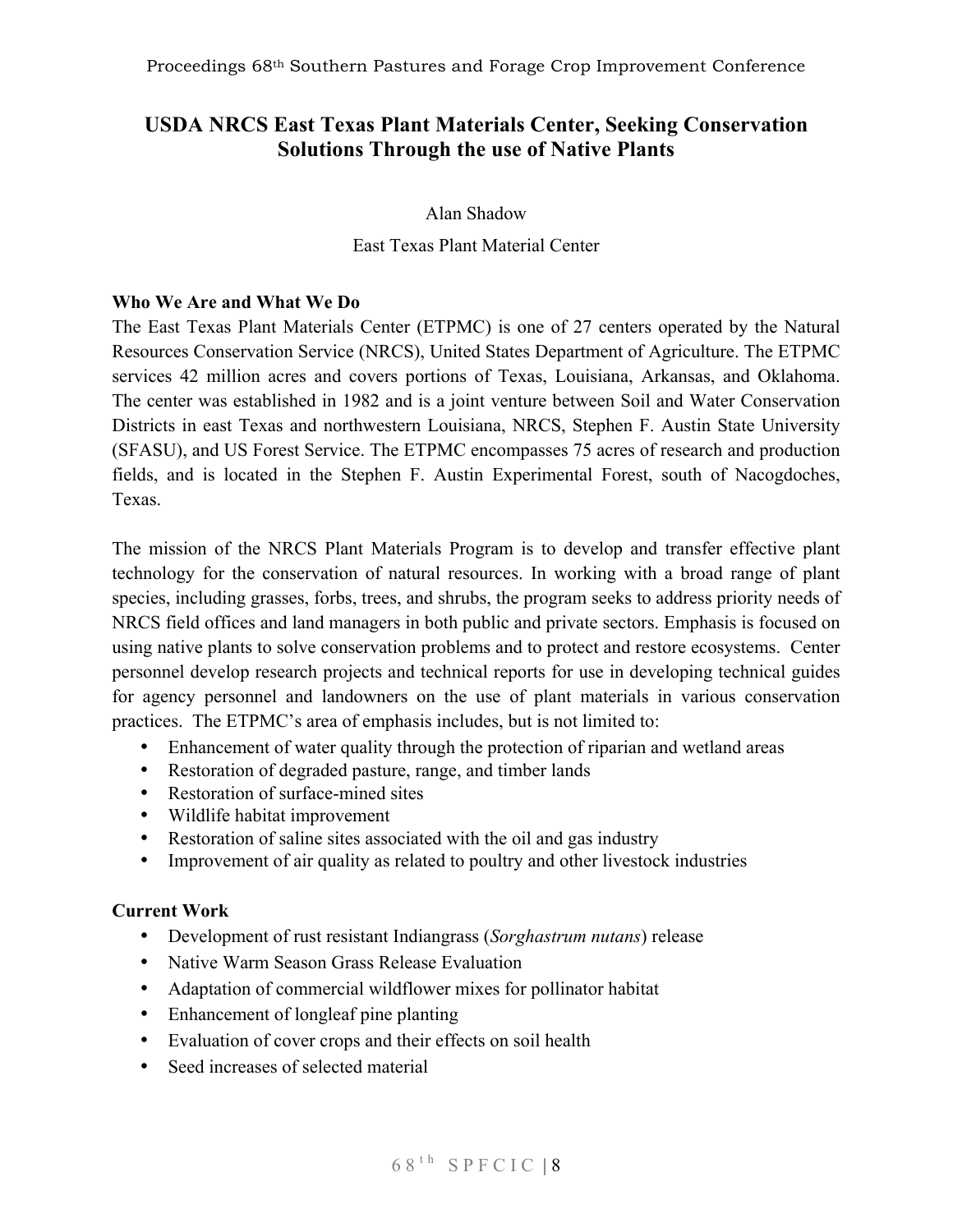- o *Liatris pycnostachya, Tridens strictus, Helianthus mollis, Schizachyrium scoparium*
- Germination and propagation of endangered species
	- o *Hibiscus dasycalyx, Leavenworthia texana, and Physaria pallida*
- Cooperative studies with ARS and local universities
	- o Perennial, warm season grass evaluation for biofuels (ARS)
	- o Cold tolerance and adaptation of potential releases from the Kika de la Garza PMC in Kingsville, Texas
	- o Simulated silvopasture shading effects on native and introduced forage grasses (SFASU)
	- o Identification and quantification of species in seed bank of coastal wetlands (SFASU)
	- o I dentification of fungal pathogens affecting Indiangrass (*Sorghastum nutans*) (SFASU)
	- o Response of native and introduced cool season grasses to endophytes (Rice University)
	- o Response of native shrubs and trees used in shelter belts around poultry production facilities (SFASU)

#### **New Plant Releases for 2012-2013**

**'Nacogdoches'** eastern gamagrass (*Tripsacum dactyloides*) was released as a cultivar in 2012. It will replace 'Medina' and 'Jackson' eastern gamagrass within the ETPMC service area. 'Nacogdoches' showed superior seed production when compared to 'Jackson' and 'Medina', with no loss in forage production or quality. Studies also showed it to be more disease resistant.

**Cajun Sunrise Germplasm** ashy sunflower (*Helianthus mollis*) was released cooperatively with the Golden Meadow Plant Materials Center and the Louisiana Native Plant Initiative. It has specific use for pollinator and wildlife habitat improvement and increased diversity in conservation plantings.

#### **Current Collection Requests**

The ETPMC is currently requesting collections of the following species. Please see the web link for details: http://www.tx.nrcs.usda.gov/technical/pmc/plant\_collection\_11.html *Andropogon* gerardii *Desmodium* sp. *Ratibida columnifera Polygonum pensylvanicum Helianthus angustifolia Echinochloa walteri*

#### **Website and Publications**

The ETPMC produced 17 new technical documents and newsletters during FY 2012. These documents include updated release brochures for all ETPMC plant releases, Technical Notes, Plant Guides, and Plant Fact Sheets. For a complete list of publications past and present, please see: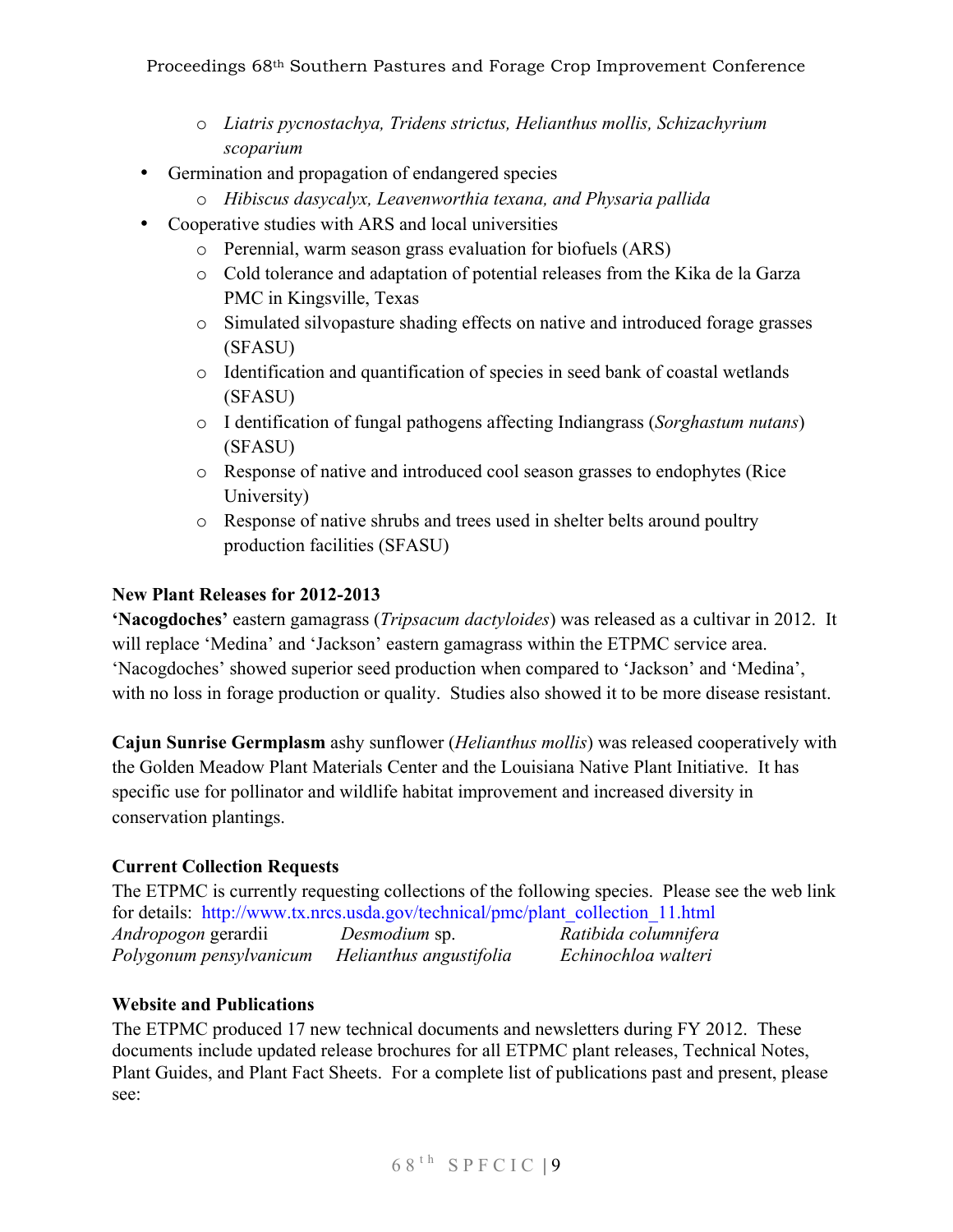http://plant-materials.nrcs.usda.gov/etpmc/publications.html Contact: A. Shadow, Alan.Shadow@tx.usda.gov, (936) 564-4873.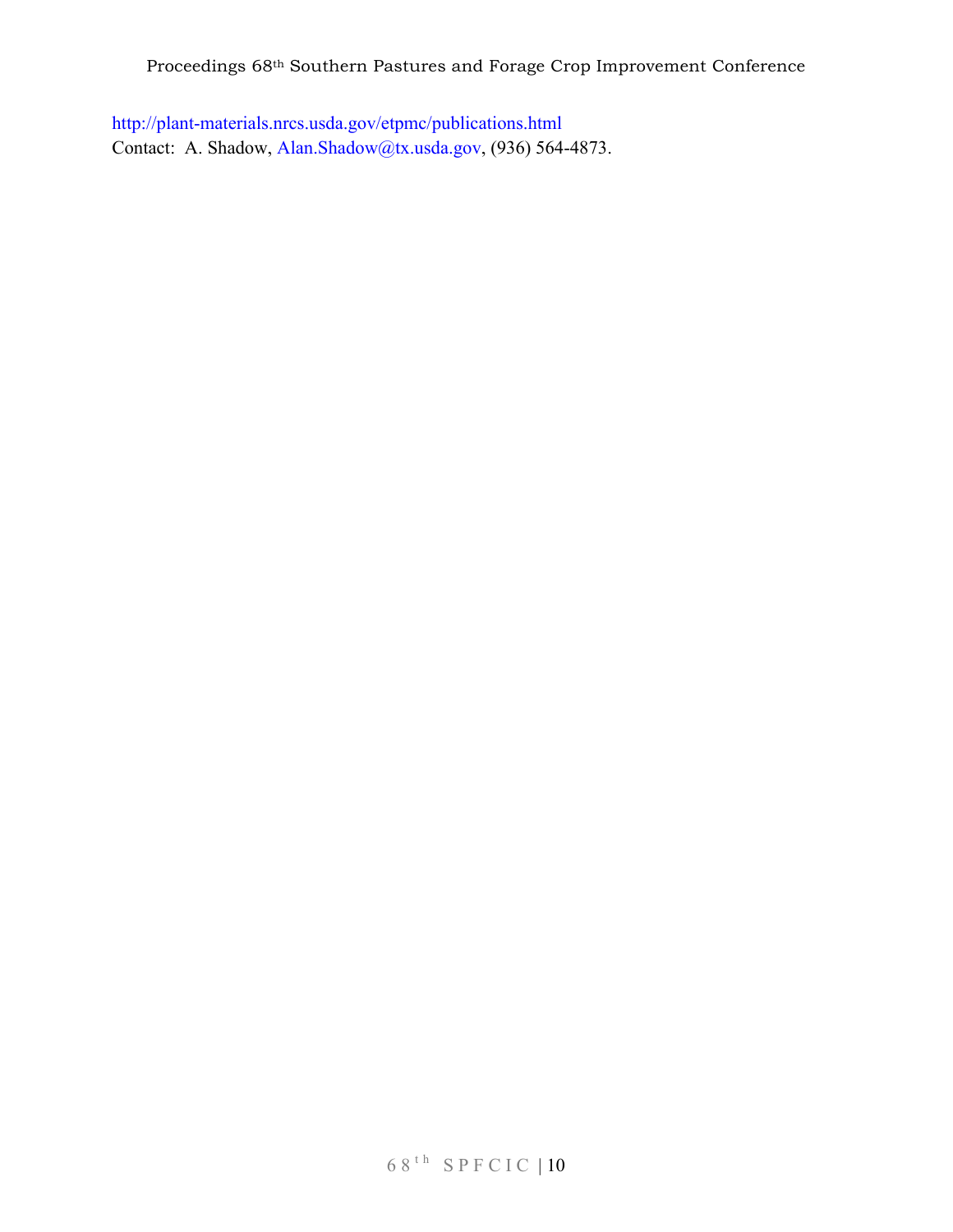## *Forage Breeding/Utilization*

#### **Summer Dormant Tall Fescue Breeding at the Noble Foundation**

Mike Trammell<sup>1</sup>, E. Charles Brummer<sup>2</sup>, Carolyn Young<sup>1</sup>, Twain Butler<sup>1</sup>, and Malay Saha<sup>1</sup>

<sup>1</sup>Forage Improvement Division, Samuel Roberts Noble Foundation, Ardmore, OK 73401 <sup>2</sup>Department of Plant Sciences, University of California, Davis, CA 95616

The introduction of improved perennial cool-season grasses, especially tall fescue, to the southern Great Plains has been a major goal of the Noble Foundations grass-breeding program. The harsh dry summers experienced over the last few years have demonstrated the value of summer dormant (Mediterranean) tall fescue in our region. Summer dormant germplasm survived with minimal stand loss, while stands of summer active (Continental) germplasm were severely reduced or completely lost in some areas. As a result, we have increased our breeding program efforts toward developing new summer dormant cultivars targeted for the hot summer dry environments. However, for summer dormant tall fescue to become readily adopted in our region, several limitations within the crop must be improved. Improving germination under warm soil conditions for better establishment and increasing autumn productivity to compete with dual-purpose wheat are the most important factors, but both of these limitations are likely related to the dormancy trait. A critical factor in improvement would be limiting dormancy length within the phenotype allowing plants to regrow when moisture is available. We currently have a number of populations under testing for a near term release that are being evaluated for establishment, persistence under grazing and forage yield. Selected genotypes from these trials will be used to develop new populations that have better germination, persistence and productivity, especially in the autumn. The hybridization of Continental and Mediterranean types, in order to transfer the summer dormancy trait into Continental background, is currently underway with the goal of combining higher biomass production with dormancy. Currently there is no controlled method to assess summer dormancy. Existing field tests, such as recovery after mid-season irrigation or comparisons made to summer active controls can reflect a germplasms ability to go dormant, but the depth and length of the dormancy is not accurately determined and can be very dependent on the yearly environmental conditions. Further research is needed in order to understand the dormancy trait and is important for the success of summer dormant tall fescue in the southern Great Plains.

Contact: Mike Trammell, matrammell@noble.org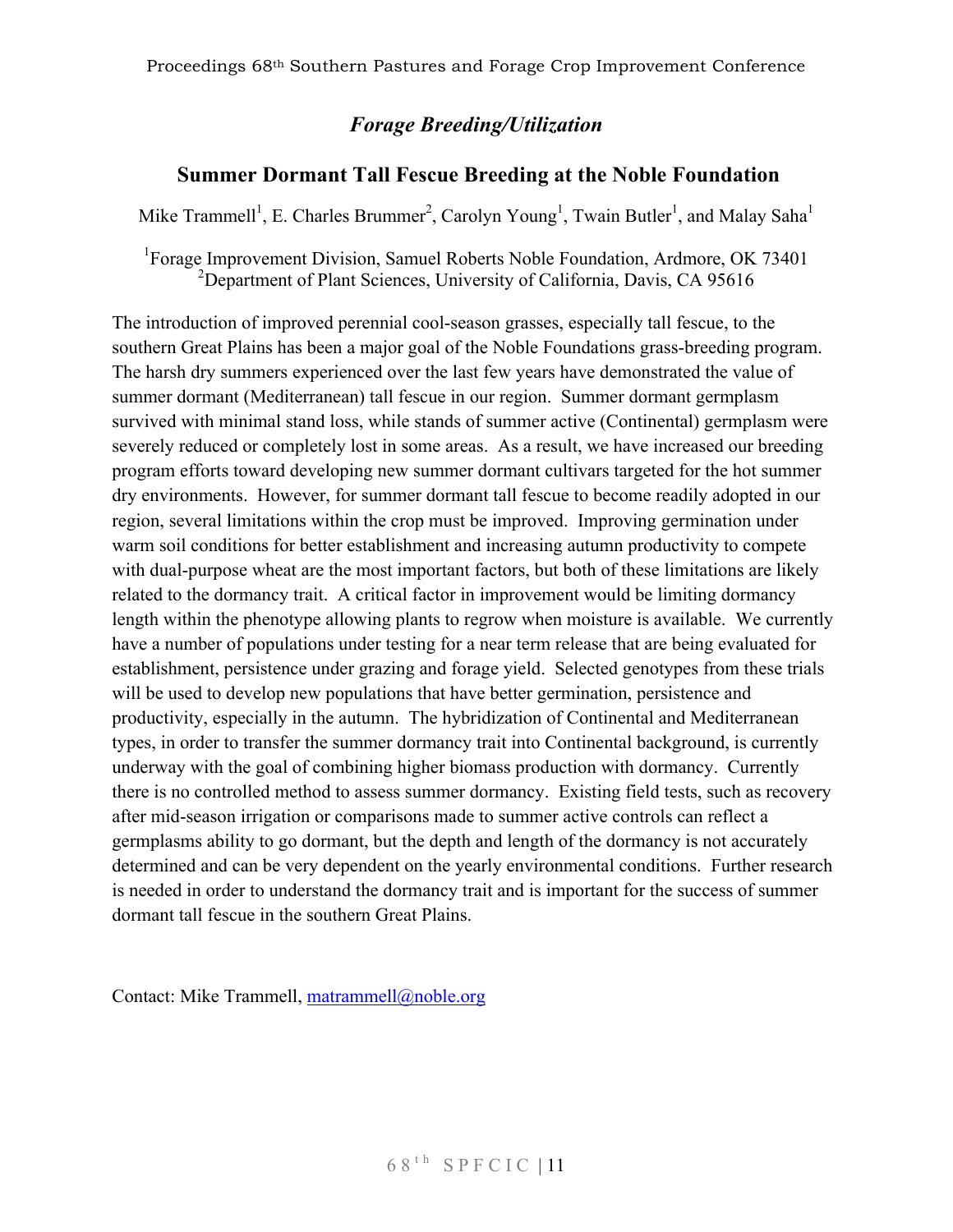## *Extension*

## **The Bermudagrass Stem Maggot: A Review**

 $D.W.$  Hancock<sup>1</sup>

Since first being reported in southern Georgia in July 2010, the bermudagrass stem maggot (BSM; *Atherigona reversura* Villeneuve) has infested and damaged forage bermudagrass (*Cynodon dactylon*) throughout the southeastern United States. Our objectives for this presentation were to summarize the available literature on this new, invasive species and provide additional insight from what is currently known about other *Atherigona* spp. The BSM, along with other *Atherigona* spp*.,* are small, muscid flies native to Central and Southeast Asia. The adult fly of the BSM lays its eggs on bermudagrass leaves. Upon hatching, the BSM larva slips into the sheath, down the tiller, and penetrates the pseudostem at the first node. The BSM larva then feeds on the vascular tissue, sap, and (potentially) the subsequent decaying plant material before exiting the tiller, pupating in the soil, and emerging as a fly. As a result of the larval feeding, bermudagrass exhibits senescence and necrosis of the terminal leaves on the affected shoots. The affected leaves are easily pulled out of the sheath and show obvious damage near the affected node. In severe infestations, over 80% of the tillers in a given area may be affected. There is a paucity of information about the lifecycle of *A. reversura* and how it can be managed or controlled, but some information is available on basic larva behavior, fly physiology, and the potential differences in resistance among some bermudagrass varieties. Stargrass (*C. nlemfuensis* Vanderyst) and hybrids of *C. dac*tylon with *C. nlemfuensis*, including 'Coastcross-II' and 'Tifton 85' have been shown to be less susceptible to damage by the BSM and should be employed in IPM strategies wherever these cultivars are adapted. Additional research is underway to better understand the lifecycle of this species, confirm and quantify the efficacy of chemical control measures, and quantify the severity of damage in yield, quality, and aesthetics.

Contact: Dennis W. Hancock, dhancock@uga.edu

<u> 1989 - Jan Stein Stein, fransk politiker (d. 1989)</u>

<sup>&</sup>lt;sup>1</sup> Associate Professor and Forage Extension Specialist, Dep. of Crop and Soil Sciences, Univ. of Georgia,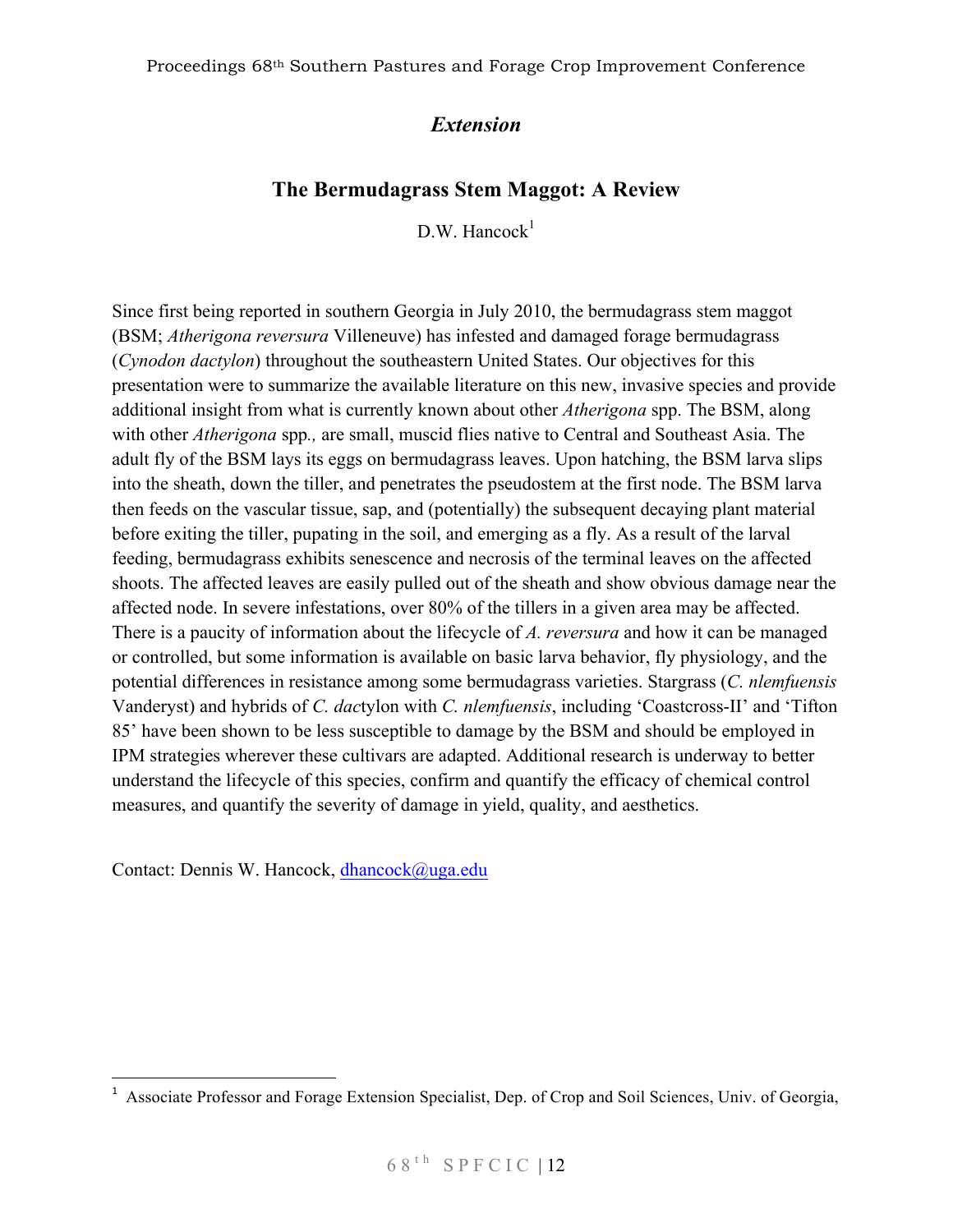### **Bermudagrass Decline/Stem Maggot: The Florida Case**

Yoana Newman<sup>1</sup>, Phillip Harmon<sup>2</sup>, Eileen Buss<sup>3</sup>, Nicholas Dufault<sup>4</sup>, Anne Vitorelli<sup>5</sup>, and Lyle  $Buss^6$ 

> <sup>1</sup>University of Florida/IFAS, Agronomy, Forage Extension <sup>2</sup> University of Florida/IFAS, Extension Plant Pathology <sup>3</sup>University of Florida/IFAS, Extension Entomology 4 University of Florida/IFAS, Extension Plant Pathology <sup>5</sup>University of Florida/IFAS, Plant Disease Clinic 6 University of Florida/IFAS, Insect ID Lab

The weather conditions of the last several years have been marked by extreme patterns throughout most pastures and forage crops producing areas in the eastern southern United States. Debilitated bermudagrass stands by extremes in weather conditions become easy targets to opportunistic soil-borne pathogens such as 'take-all root rot' (*Gaeumannomyces graminis* var *graminis*) fungus acting alone or in combination with other insect pests. This presentation aims to report findings from different field visits by interdisciplinary team of extension specialists from the University of Florida (forage agronomy, plant pathology, and entomology), to bermudagrass hay fields/pastures in North Central Florida where bermudagrass decline had been reported. In affected fields, the history of the field was gathered, and 10-inch diameter core samples containing above and belowground tissue were used for laboratory analysis and pest id. Diagnostics of field samples have consistently confirmed the presence of fungal disease 'take all' and bipolaris, however, the bermuda stem maggot (*Atherigona reversura)*, in several severely affected fields were not recovered. These findings indicate that more information is needed to understand the association between weather patterns, management, fungal diseases and the presence of stem maggot.

Contact: Yoana Newman, ycnew@ufl.edu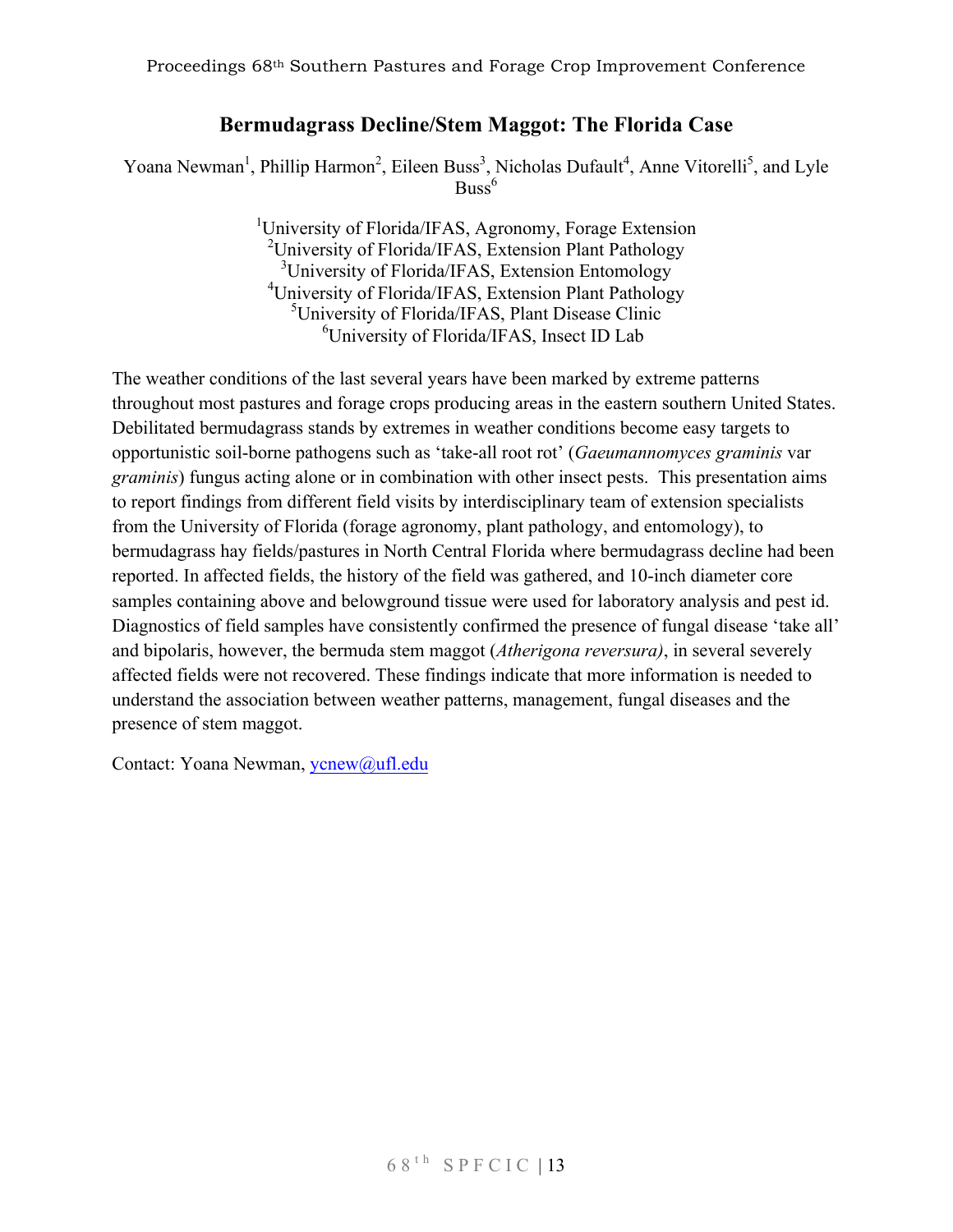## **Native Grass Perceptions: Producer and Professionals Surveys in Tennessee**

P. Keyser\*, S. Schexnayder, A. Willcox, G. Bates, and J. Waller

Native warm-season grasses (NWSG) offer a potentially important forage option to the cattle industry, but in order to help focus research and extension efforts, knowledge and attitudes of producers and professional educators (Extension, NRCS) regarding these grasses need to be understood. During summer 2011, we conducted a mail survey of 1,620 beef cattle producers and in Feb 2014 we surveyed 312 professionals in Tennessee. Few producers intentionally grew NWSG (5%) and familiarity was low, 66.7% "not at all familiar"; for professionals this figure was 5%. In response to specific questions about key attributes of NWSG important for forage production, producers did not know/no opinion 67.3% - 79.1% of the time; those with an opinion tended to underestimate quality, yield, ability to produce gain, drought tolerance, stand persistence, and likelihood of spreading and overestimate fertilizer requirements. Professionals' knowledge regarding these same attributes was accurate but they tended to overestimate producer knowledge and underestimate producer perceptions regarding NWSG. Producers indicated that they were somewhat interested (30.4%), interested (30.7%), or very interested (22.2%) in improving summer forage quality; professionals tended to overestimate this interest. Willingness to spend (out-of-pocket costs) to establish "quality, perennial, summer forage that would persist over a ten-year period" met or exceeded actual costs for 37.4% of producers; professionals tended to overestimate this willingness to spend. Using willingness to "move cattle among your pastures  $2 - 3$  times per month" as a surrogate for willingness to incur greater management intensity to achieve specific outcomes, producers indicated (on a 5-point scale) that a three-fold increase in summer gains (3.90), a two-fold increase in summer gains (3.81), qualifying for a 50% cost-share (3.78), improved drought tolerance (3.44), and eliminating summer hay feeding (3.43) would motivate their adoption of NWSG. Professionals considered issues related to establishment to be the most important barrier to adoption of NWSG and that reduced fertilizer costs and improved gain and production were most likely to motivate adoption by producers. These results suggest that few producers currently use NWSG forages, most are not familiar with them, and their potential is somewhat underestimated among those who report being familiar with NWSG. They also suggest that based on interest in improving summer forage, willingness to spend to establish summer forages, and willingness to increase management intensity, there is a prospective role for NWSG on many Tennessee beef farms. Professionals have a sound foundation for improving producer knowledge regarding native forages.

\* University of Tennessee, Knoxville, TN 37996; Pkeyser@utk.edu; 865/974-0644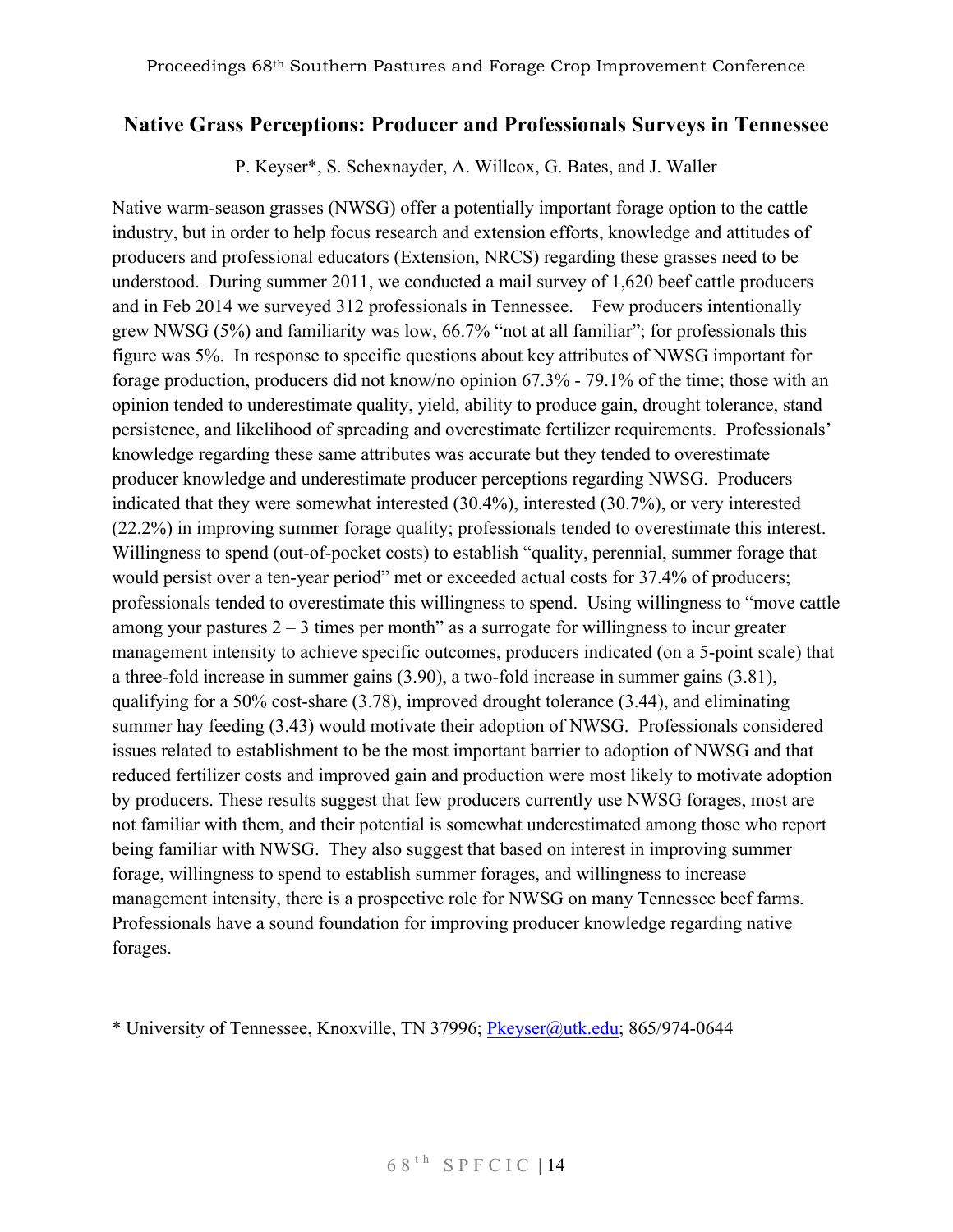## **Economics of Native Grass Forage Production: How We Got Lucky and Where to from Here?**

C. Boyer\*, J. Lowe, J. Waller, **P. Keyser**, and G. Bates

Understanding the economic implications of forage production is critical to evaluating forage options and formulating management recommendations for producers. During 2009 – 2013, a team of researchers at the University of Tennessee (UT) conducted several studies evaluating native grass forages by themselves and as a component of integrated forage-biomass systems. Using standard UT production budgets and the results of these studies, we conducted economic evaluations of the various forages tested. The first of these studies, an evaluation of two native forages with and without legumes and grazed by bred dairy heifers, demonstrated that i) legumes were not economically justified, ii) switchgrass (SG) was cheaper (\$0.38/AUD) than a big bluestem/indiangrass blend (BBIG; \$0.65/AUD), and that forages were much cheaper than commodity rations (\$1.89 - \$3.06/AUD) providing comparable performance. A second trial examining performance of beef steers on the same two grasses plus eastern gamagrass all grazed for 90 days during the summer indicated that in terms of lb beef produced/ac (503 lb/ac) and net return (\$431/ac), SG outperformed the other forages. A second component of that same study evaluated 30-day early season grazing followed by biomass production for the balance of the growing season. A break-even price of biomass was calculated that would justify cessation of grazing. Depending on location (i.e., management), biomass prices of \$37 and \$105/ton (SG), would justify biomass production over grazing. The third study examined the same integrated forage-biomass approach but in the context of hay production. This study demonstrated that i) earlier hay harvests (boot vs. seedhead) were more profitable (\$62 vs. \$76/ton, respectively, for SG breakeven price), ii) SG alone was preferable to BBIG and SG+BBIG, and iii) a single dormant-season harvest was preferable to either two-cut system in terms of producing cheaper biomass. These kinds of data can be valuable in developing practical models that can evaluate production options and production systems. However, empirically based data are needed from other forage trials to ensure that the models are well-grounded and can address different forage systems (Bermuda-tall fescue, NWSG-tall fescue, etc.) and different production models (stocker vs. cow-calf, spring vs. fall herds). A regional cooperative approach for developing these management models and tools should be explored.

\* University of Tennessee, Knoxville, TN 37996; cboyer3@utk.edu; 865/974-7468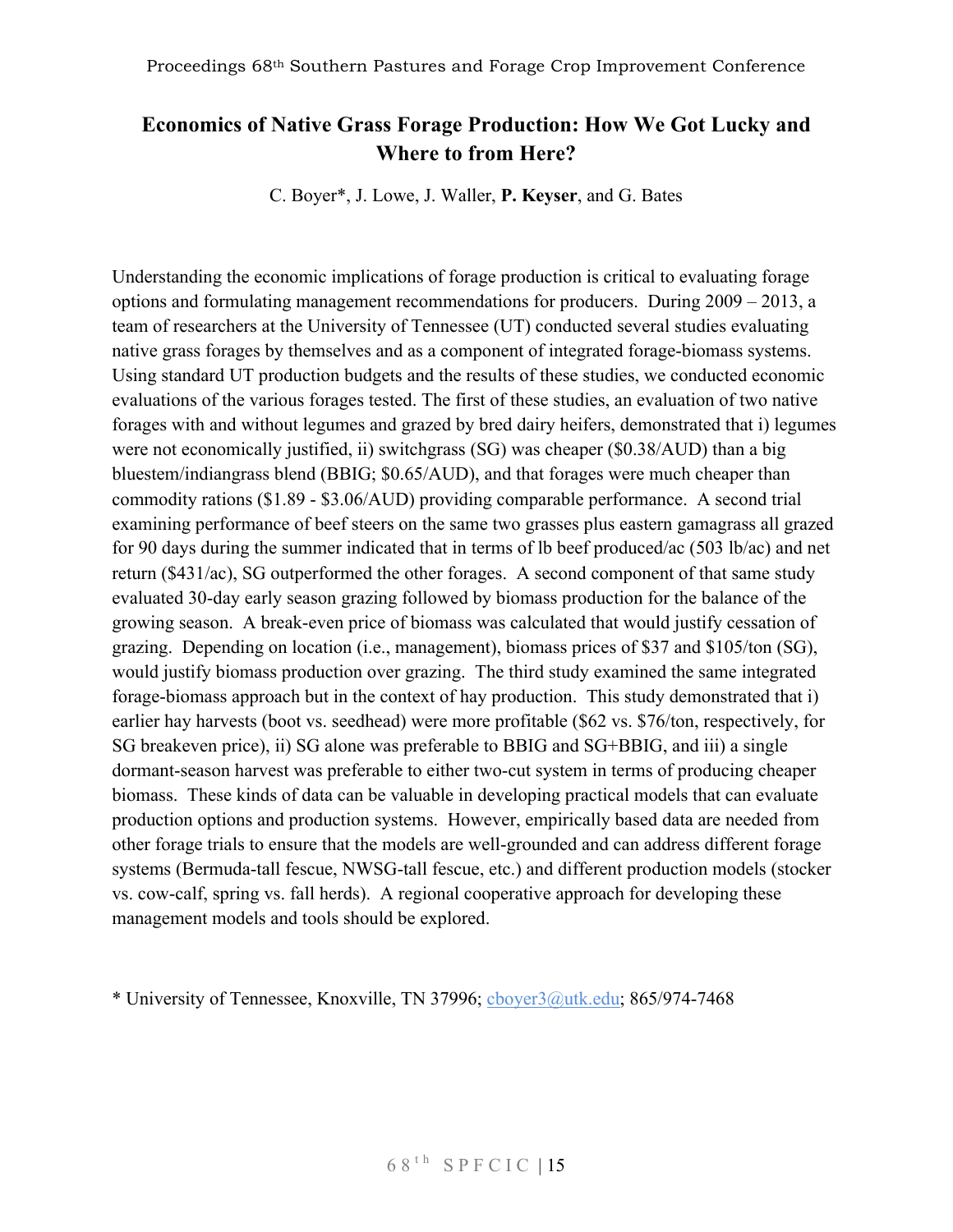## *Poster Session*

## **Chemical composition of high sugar and conventional ryegrass varieties grown in greenhouse conditions**

Mariano Alende<sup>1</sup>, John Andrae<sup>2</sup>, Gabriela Volpi Lagreca<sup>1</sup>, Raquel Arnoni<sup>3</sup>, Ana Carolina Fluck<sup>3</sup>, and Susan Duckett $<sup>1</sup>$ </sup>

Department of Animal and Veterinary Sciences<sup>1</sup> and School of Agriculture, Forestry and Environmental Sciences<sup>2</sup> Clemson University and Federal University of Pelotas, Brazil<sup>3</sup>

Plant breeders have recently focused on increasing the sugar content of grasses as a means to improve their nutritional value. The objective of this study was to compare the chemical composition of four ryegrass varieties: two intermediate tetraploids [Bandito2, (conventional) and Abereve, (high sugar)] and two annual diploids [Lonestar, (conventional) and Enhancer, (high sugar)]. Seeds were planted at an approximate rate of 40 lbs/acre into sixteen pots per variety. Pots (1 gallon capacity) were hand watered daily and fertilized weekly with water soluble 20-10-20 (N-P-K). A total of three harvests (5 cm cutting height) were clipped at sixweek intervals. All harvests were taken at approximately 3 PM on days with full sunlight. Material was immediately weighed, placed in cloth bags, and flash frozen in liquid nitrogen. Plant material was stored at -20C until lyophilized and ground through a Wiley mill to pass a 1 mm screen. Plant tissue analyses included NDF and ADF content (ANKOM fiber bag technique), water-soluble carbohydrate content (WSC; colorimetric phenol-sulfuric acid assay) and crude protein concentration (combustion method). Forage DM increased ( $p<0.05$ ) from Harvest 1 to 3, and was higher ( $p<0.05$ ) for annuals than intermediate varieties. Across samplings, WSC was higher for Abereve (15.64 g/100 g) and Lonestar (15.30 g/100 g) than for Bandito2 (13.00 g/100 g) and Enhancer (13.97 g/100 g). However, there was a sampling x variety interaction ( $p<0.05$ ). There were no differences among varieties in Harvest 1 (mean= 11.90 g/100g); however, in Harvest 2, WSC was higher for Abereve (18.35 g/100 g) and Lonestar (18.53 g/ 100g) than for Bandito2 (13.78g/100 g) and Enhancer (15.29 g/100 g). In Harvest 3 Abereve and Lonestar were also higher (15.94 and 15.80 g/100 g, respectively) than Bandito2 (14.03 g/ 100 g), whereas Enhancer had an intermediate value (14.44 g/100 g). NDF content was higher (p<0.05) for Lonestar and Enhancer than for Abereve, whereas Bandito2 had intermediate values. NDF content increased from Harvest 1 to Harvest 3. Although statistically significant, chemical differences among varieties were likely not biologically significant. The lack of low night temperatures in the greenhouse environment may have decreased the potential of high sugar varieties to accumulate water-soluble carbohydrates.

Contact: Mariano Alende, malende@clemson.edu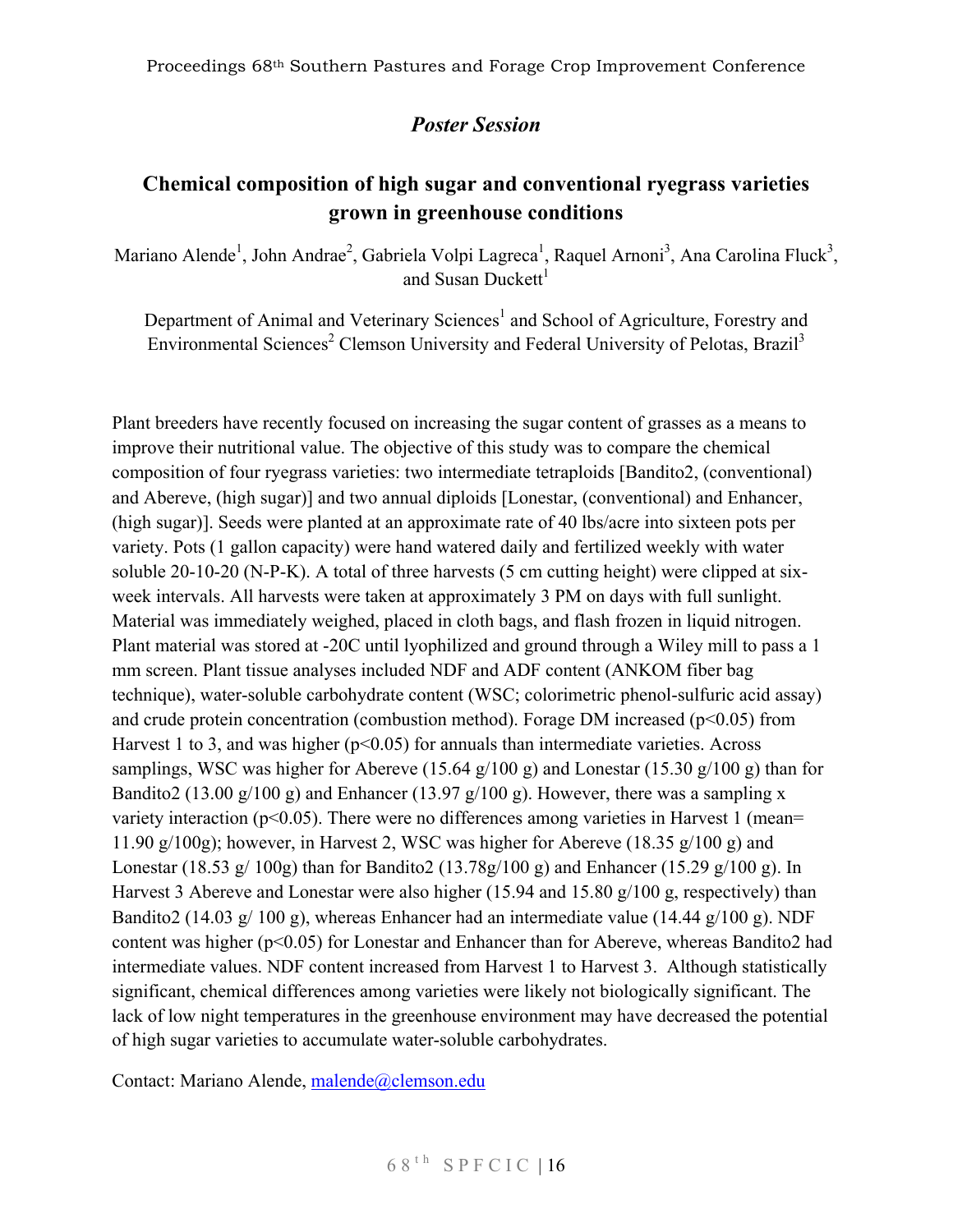#### **Berseem Clover Pastures as a Problem-Based Extension Demonstration Tool**

Jonael Bosques<sup>1</sup>, Yoana Newman<sup>2</sup> and Sharon Gamble<sup>3</sup>.

<sup>1</sup>University of Florida/IFAS, Marion County Extension Agent <sup>2</sup> University of Florida/IFAS - Agronomy Department Forage Extension Specialist <sup>3</sup>University of Florida/IFAS, Volusia County Extension Agent

Florida small ruminant farms are increasing, and so is the need for research-based information about pasture management and utilization. Many small ruminant farms are located in Marion County, Florida, and operated by first generation farmers with little farming experience. To effectively educate this audience, a partnership was created between the Florida Meat Sheep Alliance, the Marion County Small Farms Extension Program, the University of Florida Forage Extension Program, and a progressive sheep farmer. The method used for extension education was applied research/demonstration. The planning included the identification and selection of winter options as the producers' knowledge needs, the selection of Berseem Clover *(Trifolium alexandrinum)* theme as part of the pasture management skills to be taught, the establishment of the applied research, and implementation of Small Ruminant Forage Field Day. A 2-acre Berseem area was established, and 135 pregnant sheep were used in rotational strip stocking to approximately 3-inch stubble height during limited periods throughout the day. The berseem pastures were used to demonstrate different practices associated with pasture management and utilization. Key aspects demonstrated included (i) general forage management (soil sampling, soil pH and contrasting forage establishment practices, fencing and grazing techniques, winter legumes), and (ii) specific Berseem management and utilization, included the key point of field day demonstration: how an adequately managed winter pasture can be a source for high quality feed for small ruminants in Central Florida, as well as a cover crop that can enhance soil health. Field day evaluations feedback showed that the use of Berseem Clover pastures were an effective tool to increase the awareness of sheep and goat farmers of the available forage resources developed by the University of Florida.

Contact: Jonael Bosques, jonael@ufl.edu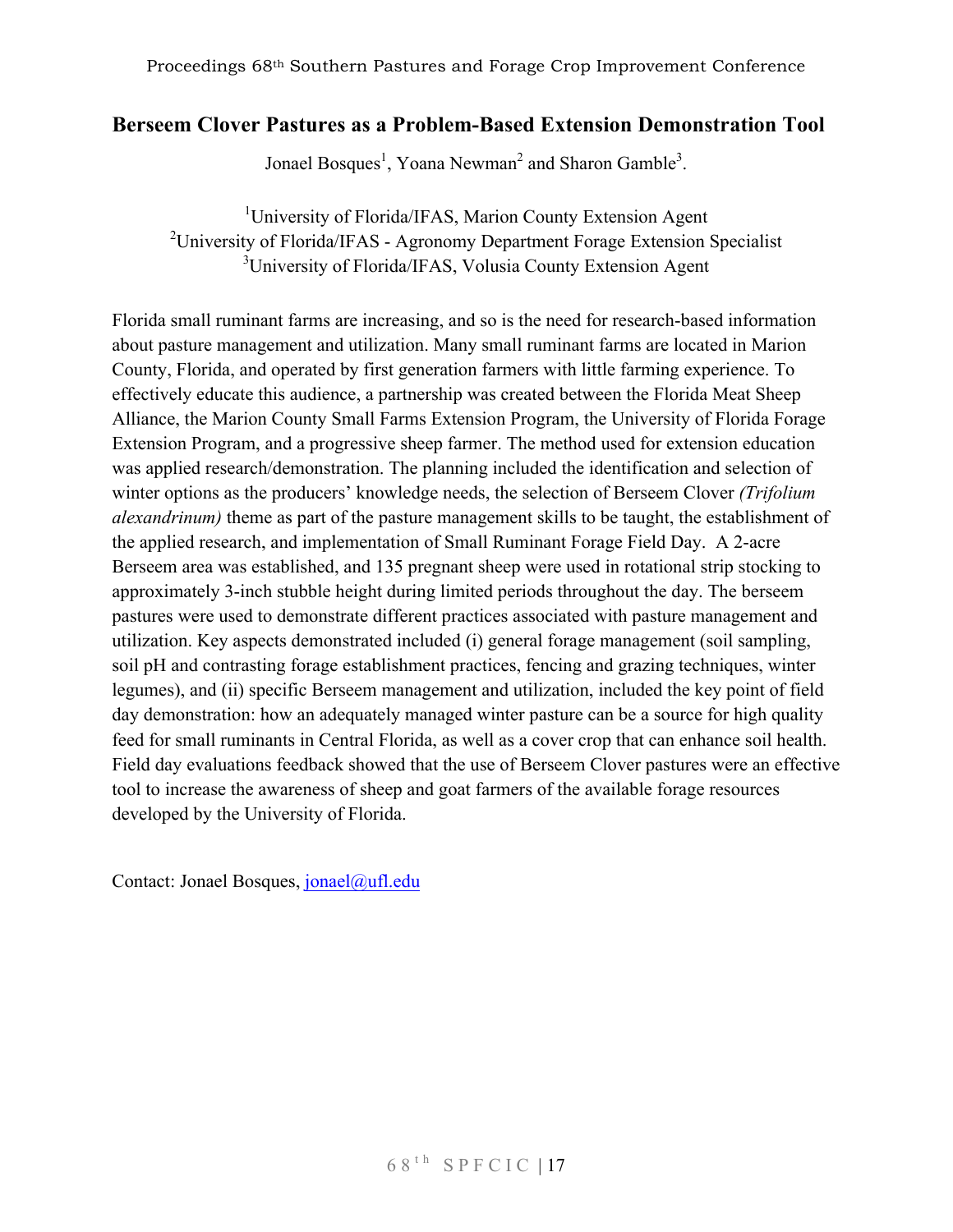## **Interpretation of** *in vitro* **rumen fermentation gas curves from biomass, using a single pool exponential model**

K. J. Han<sup>\*</sup>, Y.H. Moon, D. F. Day, M.W. Alison, W.D. Pitman<sup>2</sup>

<sup>1</sup>Louisiana State University Agricultural Center, School of Plant, Environmental, and Soil Sciences, 104 M.B. Sturgis Hall, Baton Rouge, LA 70803, Louisiana State University Agricultural Center, Audubon Sugar Institute, 3845 Highway 75 St. Gabriel, LA 70776, Louisiana State University Agricultural Center, Macon Ridge Research Station, 212A Macon Ridge Road, Winnsboro, LA 71295, Louisiana State University Agricultural Center, Hill Farm Research Station, 11959 Highway 9 Homer, LA 71040.

Estimation of feed values of forage, based on fiber analysis and CP (crude protein), has provided a useful tool for the forage industry in beef and dairy operations, hay trade, etc. Although convenient, these analyses do not describe actual digestion aspects of forage in the rumen because of the non-uniform nature of plant cell wall compounds. Although it is an indirect method, incubation tests in the laboratory, with rumen fluid and artificial saliva, in test tube conditions (*in vitro* rumen fermentation technique) simulating rumen digestion may be closer to actual fiber degradation profiles of various feedstuffs. Several published articles have demonstrated possible applications of the *in vitro* rumen fermentation techniques for estimation of lignocellulosic feedstuff fermentability. This study compares fiber digestion potential of feedstuffs using fiber analysis, *in vitro* digestibility, and *in vitro* rumen fermentation gas modeling techniques. Switchgrass and energycane samples collected from different sources had wide variation in ADF (acid detergent fiber), NDF (neutral detergent fiber), ADL (acid detergent lignin), and IVTD (*in vitro* true degradability). Regression analysis of IVTD with ADF, NDF, ADL, and NDFD (neutral detergent fiber digestibility) indicated wide ranges for regression coefficients  $(R^2)$  from the samples. *In vitro* rumen fermentation gas analysis was conducted on biomass samples at two different lignin concentrations (100 vs. 120 g ADL kg<sup>-1</sup> DM). Quantification of fermentation pool size, fermentation rate constant, and fermentation lag time were made using a single pool exponential model. The biomass samples were also tested for potential fuel conversion under *in vitro* conditions, by replacing the rumen fluid fermentation procedure with cellulosic hydrolysis-yeast fermentation. Fermentation pool size and lag time with energycane were greater than for switchgrass, but the fermentation rate was lower than for switchgrass. An impact of the lignin concentration on the fermentation gas kinetics of the biomass was detected with rumen fluid based fermentations, while the lignin impact was not seen with a yeast-based fermentation.

Contact: K.J. Han, Khan@agcenter.lsu.edu

<u> 1989 - Jan Stein Stein, fransk politiker (d. 1989)</u>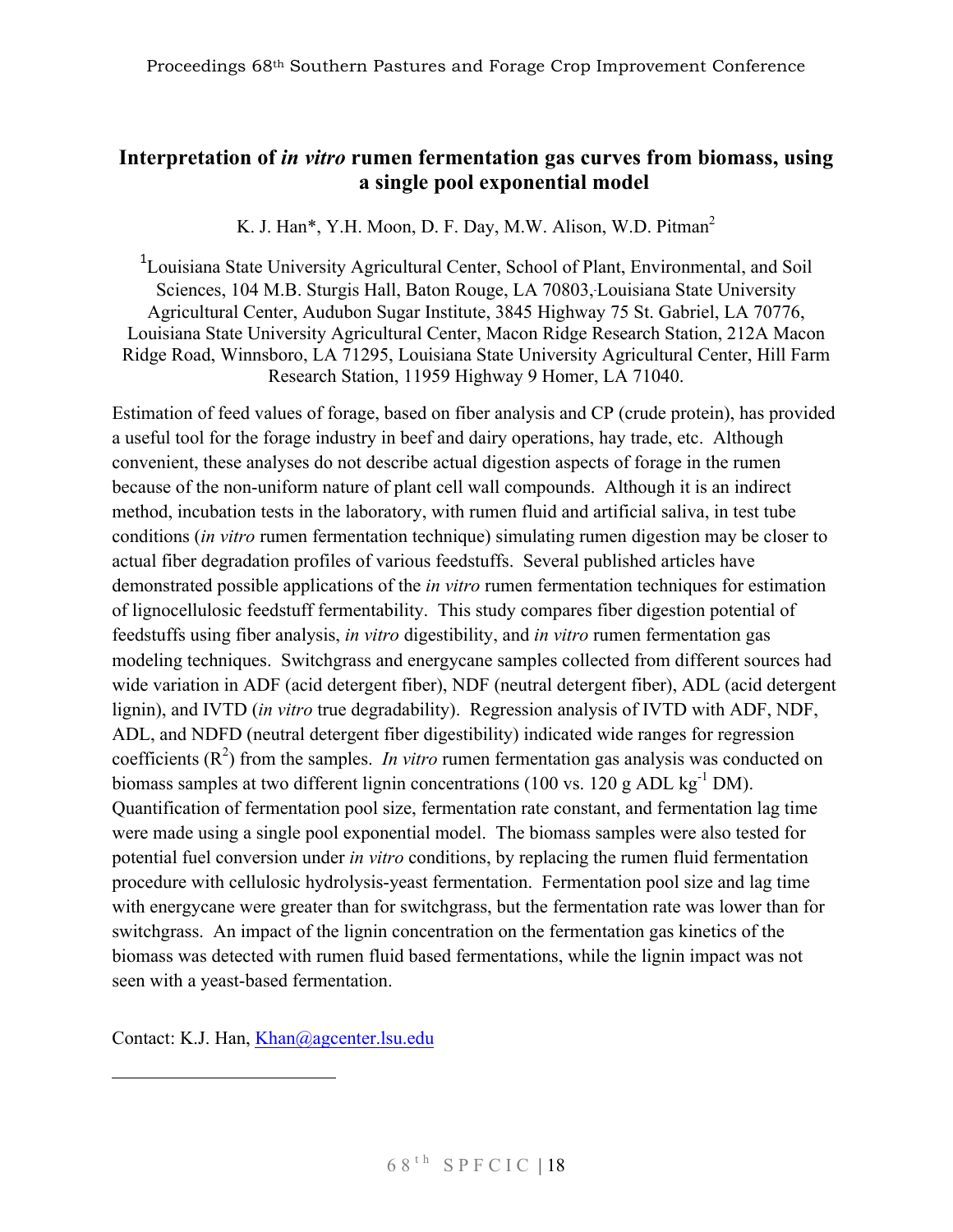### **Alfalfa Establishment into Existing Bermudagrass Pasture**

Sindy M. Interrante, Josh Pittman, Jimmy D. Stein, and Twain J. Butler The Samuel Roberts Noble Foundation, 2510 Sam Noble Pkwy., Ardmore, OK

Alfalfa (*Medicago sativa* L.) planted into existing warm-season perennial grass pastures such as bermudagrass [*Cynodon dactylon* (L.) Pers.] may provide N through N fixation, improve forage nutritive value and intake, and extend the grazing season. However, legumes generally have poor seedling vigor and can be difficult to establish. The objectives of this study were aimed at improving alfalfa seedling vigor (establishment) and were to determine the effects of planting date (15 Sept 2012, 25 Oct 2012, and 15 Feb 2013), seedbed preparation (clean tilled, hayed, and hayed + glyphosate), and fungicide and insecticide seed treatments (UTC, insecticide [Cruiser], fungicides [Apron and Maxim], and fungicide + insecticide mixtures [Cruiser Maxx, Cruiser + Apron, and Cruiser + Apron + Maxim at the maximum labeled rate] on alfalfa seedling density (30 days after establishment), forage production, and botanical composition of 600 RR alfalfa planted into existing 'Midland 99' bermudagrass sod at Burneyville, OK. Seedbed preparation did not affect alfalfa seedling density when planted in September or February, but hayed and hayed + glyphosate resulted in more seedlings when planted in October. Inclusion of insecticide resulted in more alfalfa seedlings than UTC or fungicide when planted in October and February. When planted in September, greatest total forage yield (7144 lbs dry matter [DM]/acre) was obtained in the hayed seedbed (99% bermudagrass), while hayed + glyphosate resulted in the least yield (3393 lbs DM/acre) but greatest alfalfa contribution (82%). When planted in October, alfalfa was the greatest contributor (75%) in the clean tilled seedbed, while bermudagrass was the greatest contributor in hayed  $(86\%)$  and hayed + glyphosate  $(80\%)$  seedbeds. Planting in February limited alfalfa establishment in all seedbeds (average 7% alfalfa). Seed treatment was only effective when planted in October, when there was some yield advantage with insecticide addition. Overall, seedbed preparation and planting date had greater impact on alfalfa establishment and yield than fungicide and insecticide treatments. This research is currently being repeated for a second season to determine if alfalfa is a viable replacement for N fertilizer in bermudagrass pastures. Future research will evaluate the potential of alfalfa interseeded in bermudagrass under grazing.

Contact: Sindy M. Interrante, sminterrante@noble.org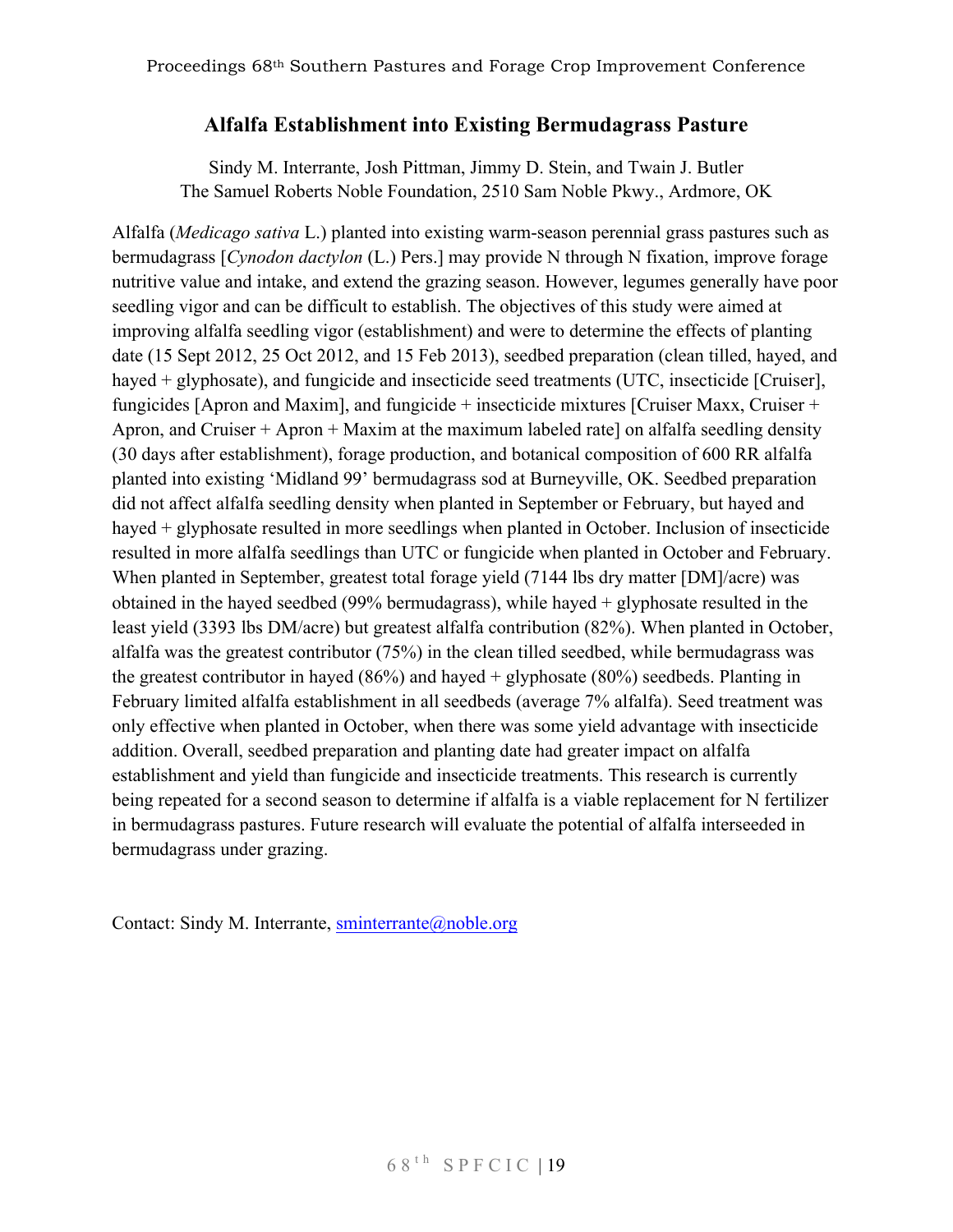## **Evaluating Gibberellic Acid as a Growth Promotant for Winter Annual Forages in Georgia**

J. M. Kichler, and D. Hancock University of Georgia Cooperative Extension

Promoting additional yield from winter annual forage systems in the Southeastern USA could substantially reduced the need for conserved forage at this time of year, improve overall productivity, and increase profitability. A small plot experiment (randomized complete block with four replications) was conducted at the UGA Plant Sciences Farm near Watkinsville, GA in the winter and spring of 2011-2012 and 2012-2013 to compare the effects of  $GA_3$  (RyZup SmartGrass®, Valent USA, Libertyville, IL) on forage production of cereal rye (CR), annual ryegrass (AR), or cereal rye + annual ryegrass (RRG) when the  $GA_3$  was applied early (Nov/Dec), in mid-season (Feb/Mar), or both. Additionally, an on-farm experiment conducted in 2012-2013 was conducted in Macon County, GA with two treatments, GA3 versus an untreated control, to compare the effects of  $GA_3$  on AR forage yield. In the on-farm trial, the application was made on 4 January 2013. In all cases, the  $GA_3$  was applied at 0.5 oz. of ai/A with 1% v/v nonionic surfactant. In the small plot experiment, forage growth was measured using a rising plate meter (RPM; NZ Agriworks, LTD.; Feilding, NZ) and harvested with a plot harvester. The on-farm trial was replicated three times and yield was assessed with hand-clipped samples from three  $0.1$ -m<sup>2</sup> quadrats per experimental unit taken at four harvest dates. In the small plot experiment, each application resulted in a significant  $(P < 0.001)$  yield increase (11.8 - 21.9%) increase) across all three forage treatments in 2011-12. In 2012-13, yield response (17.3% increase) to  $GA_3$  application was only significant ( $P < 0.05$ ) on the RRG forage treatment when it received both the early and mid-season applications. However, weather in the 21 d following both applications in the 2012-13 growing season were not such that would support a significant response to the application. In the on-farm treatment of that same year, the GA<sub>3</sub>-treated ryegrass averaged 18.6% more forage than the untreated control  $(P < 0.01)$ . The application of GA<sub>3</sub> can be expected to increase yield from rye and/or annual ryegrass forage systems by 10-20% provided that weather conditions are not extremely cold or warm the days following the application.

Contact: J. M. Kichler, *ikichler@uga.edu*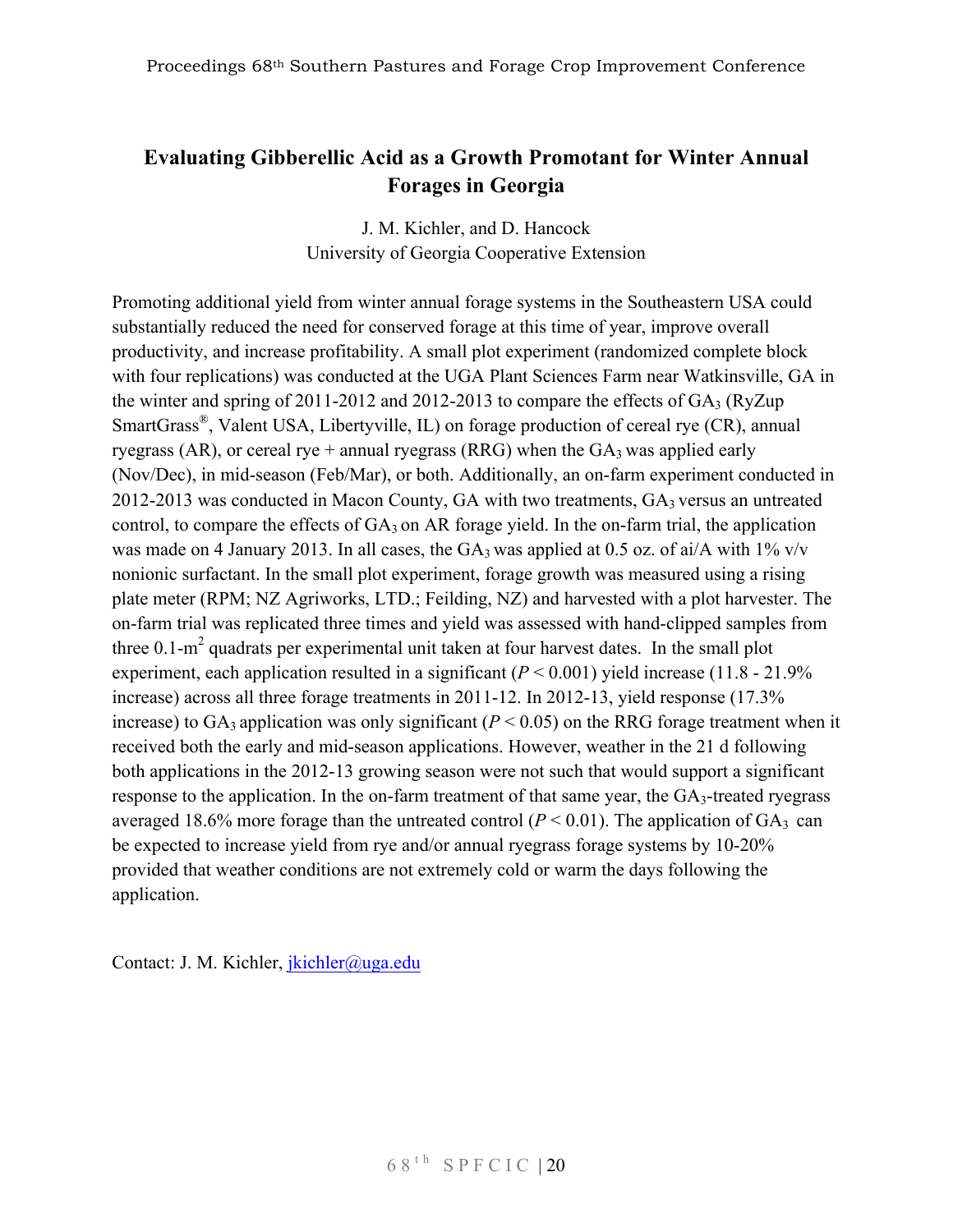## **Organic Forage and Animal Production in South Korea**

Jong Duk Kim<sup>1,#</sup>, S. Ray Smith<sup>1</sup> and Kun-Jun Han<sup>2</sup>

<sup>1</sup> College of Agriculture, Food and Environment, University of Kentucky, Lexington, KY 40546-0091

# Division of Animal Husbandry, Cheonan Yonam College, Cheonan City 330-709 Korea 2 Southeast Research Station, LSU AgCenter, Franklinton, LA 70438

Forages are one of the most important aspects of organic livestock production. Both forages and livestock combine together to form the basis of the organic agriculture system. Summer and winter forage crops in double cropping systems are growing in popularity in South Korea because of their high forage yield and utilization. This paper summarizes the results of a survey and analysis of organic forage production systems in South Korea. A comparison between conventional and organic forage production systems showed that the organic system produced lower yields and had higher production costs than the conventional system, but this was offset by the higher value of the livestock products produced. Forage sorghum and sudangrass were the most popular summer annual forage corps because of higher production and lower cost, but the most efficient organic cropping systems included legume and grass combinations. The forage production of summer crops (corn, sorghum and sudangrass) was higher than the winter crops (rye, oats, Italian ryegrass and clovers) in an organic system and the resulting production costs were lower. The production of organic sorghum and rye, and sudangrass and rye were higher than other double crop options, followed by sorghum and hairy vetch, and sorghum and crimson clover. The area needed for organic forage production for 20 growing beef cattle was 4.6 to 5.6 acres under dryland production, and 9.0 to 10.6 acres for rice paddy production. For finishing 20 beef cattle, the area needed was 4.7 to 6.3 acres under dryland production and 6.2 to 7.3 for rice paddy production. And the area needed for 70 head of dairy cattle was 54.6 to 73.0 acres under dryland production and 72.2 to 84.7 acres for rice paddy production. These experimental results indicated that the optimum organic forage production system is double cropping using a dryland system. This survey showed that organic forage and livestock production systems are viable and sustainable in South Korea and certain double cropping combinations are most efficient.

Contact: Jong Duk Kim, goatkim@gmail.com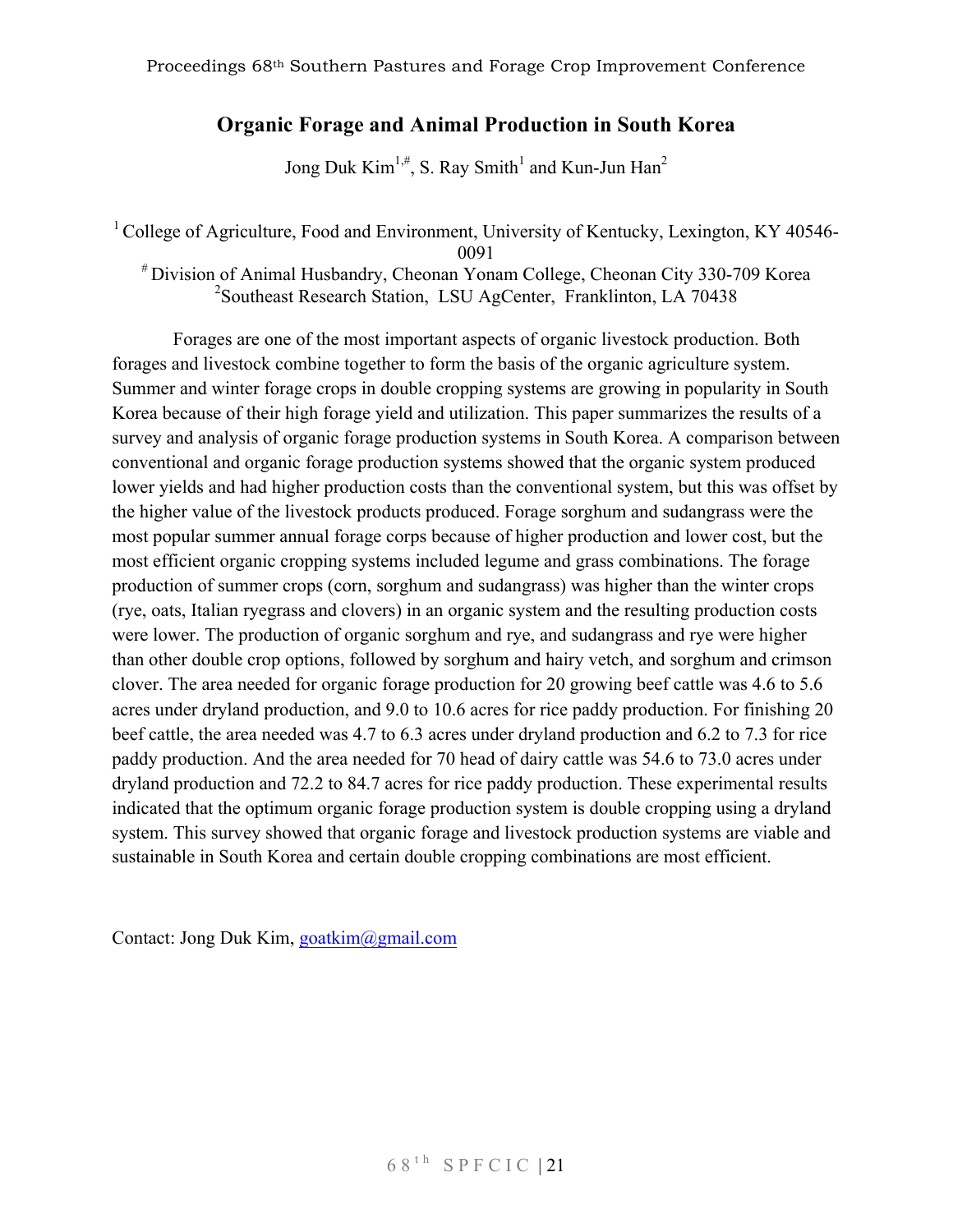## **Southern Forages: An Information Transfer "Success Story"**

Garry Lacefield, Don Ball, Carl Hoveland, and, Christi Forsythe<sup>1</sup>

<sup>1</sup>Extension Agronomist/Professor, University of Kentucky; Professor Emeritus, Auburn University; Professor Emeritus, University of Georgia; and Regents Secretary, University of Kentucky.

Knowledge of forage-livestock production concepts and a way to locate practical forage information are needed by producers of grazing animals. Discussions that began in 1985 concerning the need for a comprehensive, practically oriented forage reference book led the authors to write the book *Southern Forage,* which was eventually published in 1991 by the Potash and Phosphate Institute (now the International Plant Nutrition Institute). The book provides information about establishment, management, and utilization of forage species commonly grown in the Southeast as well as animal related aspects of forage-livestock production. A comprehensive appendix and a thorough index were added to facilitate location of information on specific topics. The response to the book was gratifying, leading to the publication of second, third, and fourth editions of the book in 1996, 2002, and 2007, respectively. Subsequently developed items based on the book have included a publication titled Forage Crop Pocket Guide (of which over 95,000 copies have been printed), posters on Forage Grasses and Forage Legumes that describe and contain color pictures of various species discussed in the *Southern Forages* book, and a summary of concepts from the book (Keys to Forage Profitability) published in a document form and also used in a DVD. Seminars based on principles in the book have been presented in numerous states within the USA and in several other countries. The popularity and wide use of this book and related materials suggest that the forage-livestock principles covered in *Southern Forages* have no geographic boundaries. It also provides evidence that meeting a major educational need may have more dramatic results than initially expected.

Contact: Garry Lacefield, glacefie@uky.edu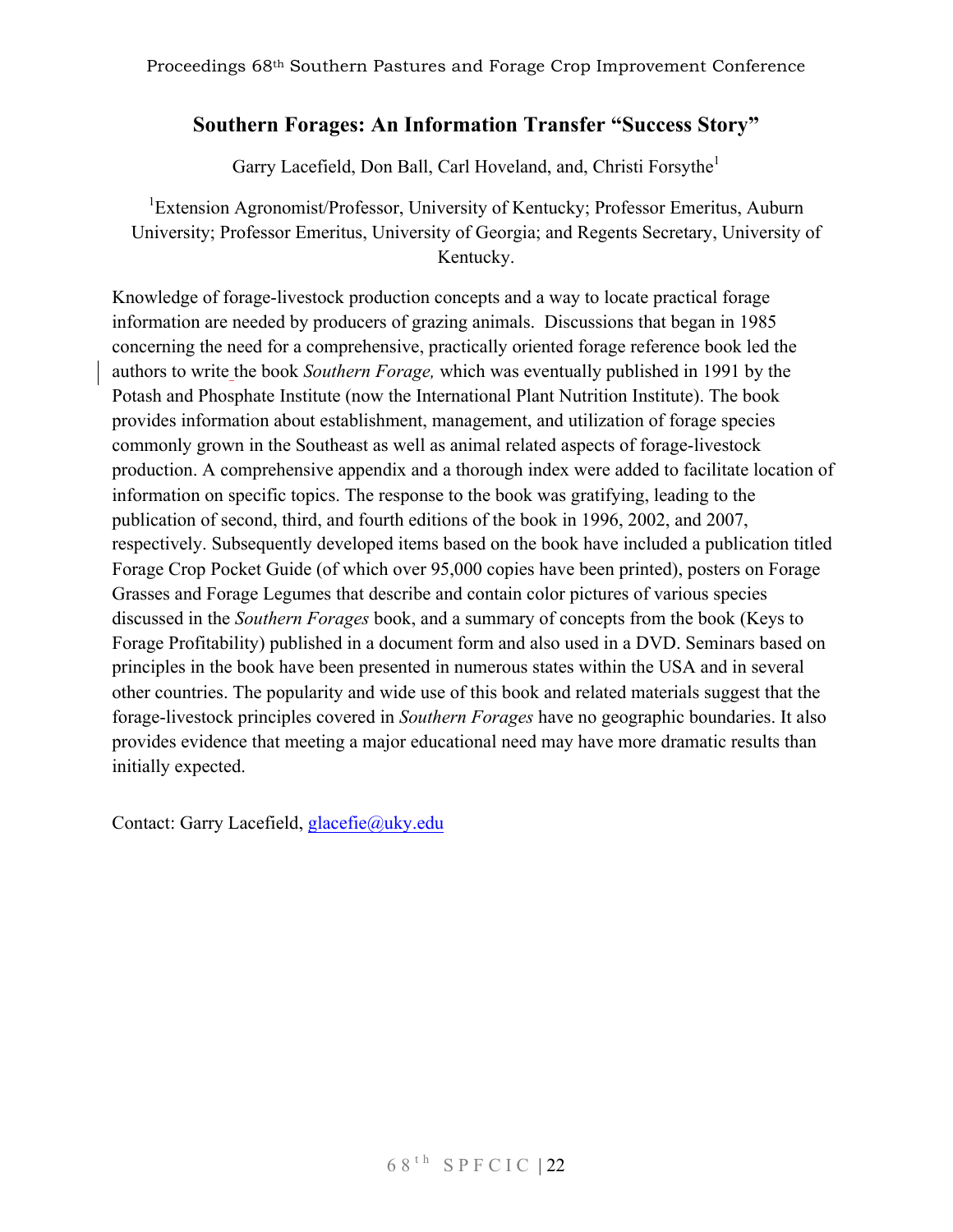## **Productivity of wheat and annual ryegrass following no-till establishment of glyphosate tolerant soybeans.**

Lang, D.J., D. Russell \*, G. Triplett, E. Flint, D. Reynolds, J. Duckworth, R. Edwards and B. Varner. Department of Plant and Soil Sciences, Mississippi State University

Soybeans (*Glycine max*) cv 'Asgrow 4933 RR' were no-till planted into killed and unkilled strips of summer grasses (*Cynodon, Paspalum and Digitaria species*) in the Spring of 2012 and 2013 that previously had tall fescue (*Schedonorus arundinaceus*). Wheat (*Triticum aestivum*) cv 'LA841' and annual ryegrass (*Lolium multiflorum*) cv 'Marshall' were no-tilled planted into the harvested soybean stubble in the October of 2012 and November of 2013. Soybean hay yield was estimated by clipping with a Carter flail machine. Lime and potash were applied according to soil test recommendations, but the initial pH of the Marietta soil was 5.3 and potash (K) levels were Low (< 100 lbs of extractable K per acre). Wheat and ryegrass were fertilized with N at 0, 30 and 60 lbs per acre as either 33-0-0 or 34-0-0 at establishment in 2012 and following each harvest. In 2013 the entire area received 300 lbs of 15-5-10 per acre and the N source and N rates were applied initially in March of 2014. Soybean hay in October of 2012 was 1005 lbs/acre and 2270 lbs/acre in October 2013. Soybean grain yield was very low. It was not measured in 2012 and only 3 to 5 bu/acre in 2013. Soybean hay was harvested at full maturity in October and protein levels were low (11.3% versus 8.2% for summer grasses), indicating that low soil pH inhibited proper nodulation. Ryegrass and wheat responded to N rates but their yield was also low (3200 lbs/acre for ryegrass and 1500 lbs/acre for wheat). Wheat was absent in the May harvest and may be a better forage to grow before soybeans. Ryegrass continued to grow into May and would compete with soybean planting. Delaying soybean harvest in 2013 until November resulted in a late planting of ryegrass and wheat. Protein levels in ryegrass and wheat (13 to 14%) were similar in the control plots  $(0 \text{ N})$  indicating that soybeans provided similar N to 30 or 60 lbs N even with poor nodulation. Correction of pH and potash levels following pasture utilization is critical for proper no-till soybean productivity. Glyphosate tolerant soybeans or corn provide unique tools for pasture renovation to destroy old tall fescue infected with a toxic endophyte (*Neotyphodium coenophialum*).

**Contact**: D.J. Lang, dlang@pss.Msstate.edu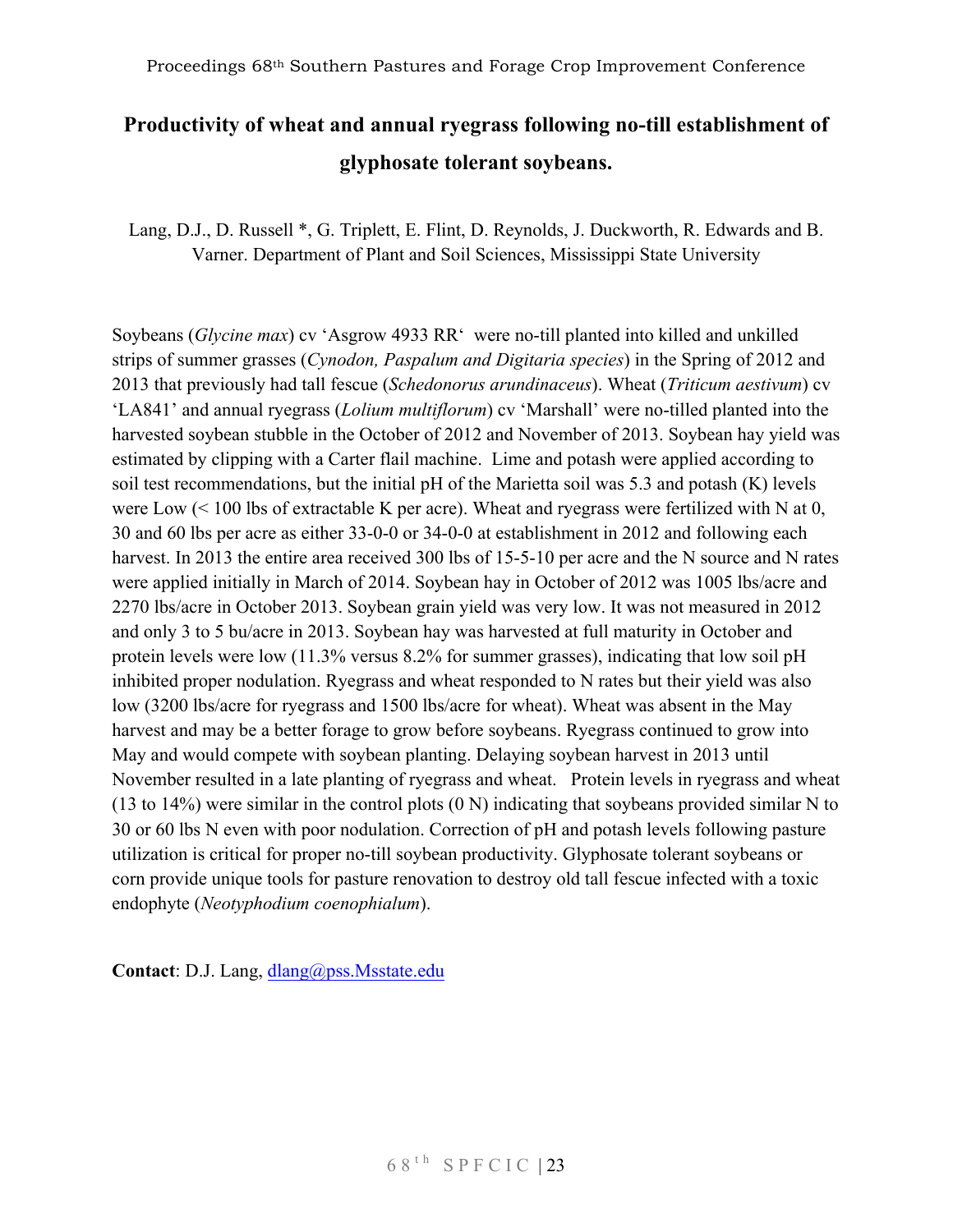## **Laboratory seed processing to increase purity and improve planting ease in southeastern wildrye [***Elymus glabriflorus* **(Vasey ex L.H. Dewey) Scribn & C.R. Ball]**

J.I. Morrison<sup>1</sup>, J.D. Richwine, B.S. Baldwin <sup>1</sup>Department of Plant and Soil Sciences; Box 9555, 117 Dorman Hall, Mississippi State, MS 39762

Southeastern wildrye is a robust, native, cool-season perennial grass that is suitable for revegetation, soil stabilization and possibly forage use in the southeast United States. Southeastern wildrye seed form in a terminal spike (ear) that can reach a diameter of two or more inches, due largely to the long, thin awns that extend from the base of each seed unit. These appendages decrease Pure Live Seed (PLS) percentage in bulk seedlots and make seed handling in conventional planting equipment difficult, which leads to poor establishment. The objective of this study was to decrease bulk seedlot weight through laboratory processing without negatively impacting overall seedlot germination, thus increasing PLS percentage of seedlot. Seed cleaning processes using basic laboratory equipment were used separately and in combination to increase purity of seedlots and ease seed flow through conventional equipment. A batch debearder (Mater Seed Company, OEM Inc.; Corvallis, OR) and an impeller-type fractionating aspirator (Carter Day International; Minneapolis, MN) were used to remove awns and other inert material from southeastern wildrye seedlots with a 4x3 factorial arrangements of treatments in a completely random design with subsampling. Seedlots of 0.25lb were tested using debearding levels of 0, 2, 4, and 8 minutes. After debearding treatment, seedlots were divided into four subsamples of 0.0625lb. Subsamples were aspirated at levels of no aspiration, moderate (11.0 mph) and high (15 mph), and seed fractions were collected as heavy, medium, medium/light and light material. Data were analyzed ( $\alpha$  = 0.05) using a General Linear Model (GLM) in SAS Statistical Analysis Software. There was a significant ( $P \le 0.0001$ ) effect on seedlot weight due to debearding treatment, with mass of heavy fraction being significantly decreased and mass of medium, medium/light and light fractions being significantly increased as level of debearding increased from 0 to 8 minutes, compared to control seedlots. Treatment combinations also significantly affected overall seedlot germination percentage as well as germination per unit weight of seedlot fractions.

Contact: J.I. Morrison, jim46@pss.msstate.edu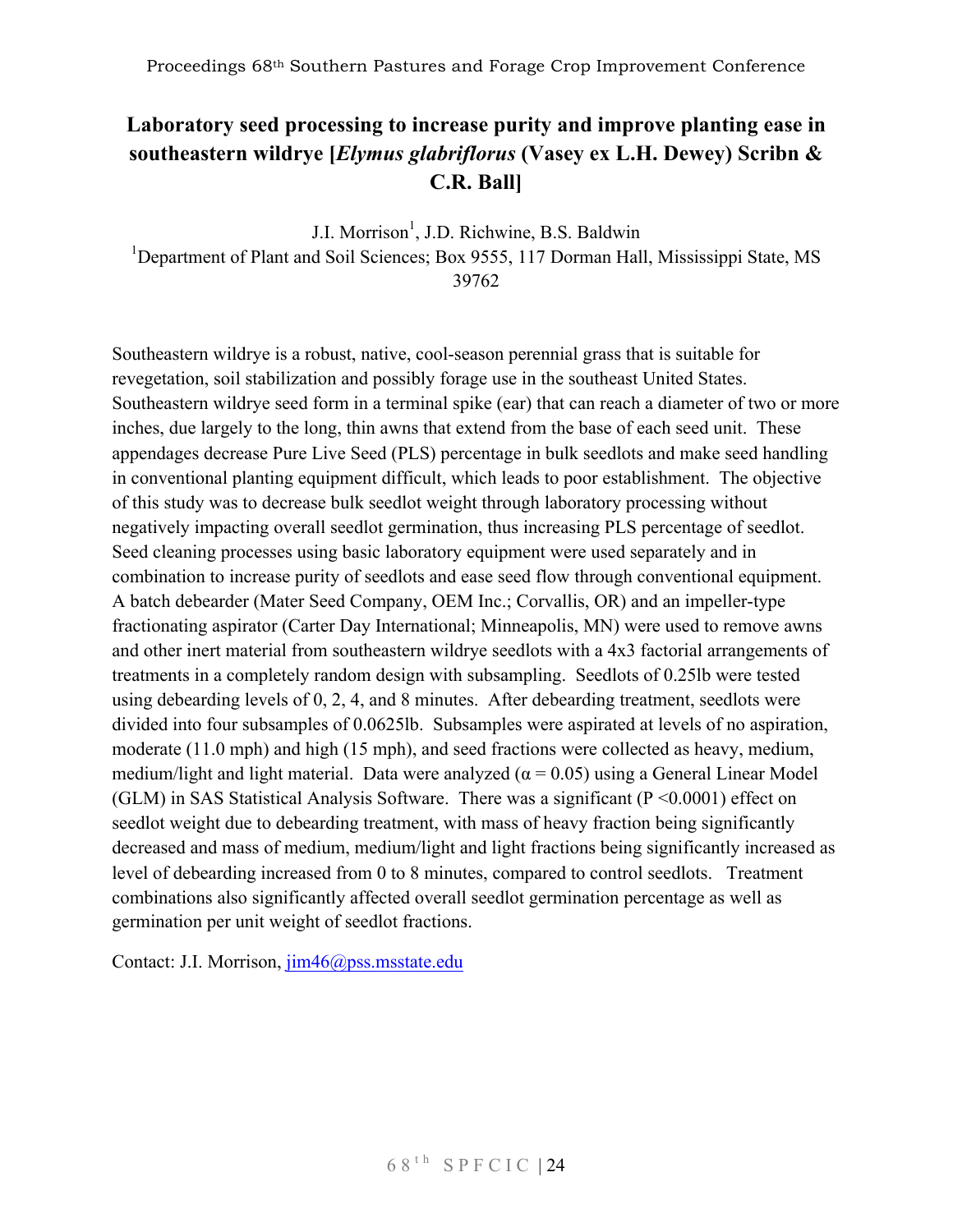## **Grazing Evaluation of New Auburn University Experimental Annual Ryegrass Cultivar in Alabama**

Hari Prasad Poudel and Edzard van Santen

Department of Crop, Soil and Environmental Sciences, Auburn University, Auburn, AL

Forage availability in the Southeastern USA is limited during winter and supplemental feeding increases management cost. Therefore, a breeding program was initiated in 2005 to improve the winter productivity of annual ryegrass. A random-mating base population was subjected to two cycles of phenotypic recurrent selection for increased biomass accumulation during winter. Cycle 2 produced higher DM yield in winter than cycle 0 and cycle 1 populations in a 2-year study conducted at five locations in Alabama. The actual worth of newly developed forage cultivar can really only be determined by observing animal performance. Thus, we conducted a grazing trial for two years (2011 and 2012) in Central Alabama at the Beef Cattle Unit of the E.V. Smith Research Center in Milstead, AL. Trials were seeded into a prepared seedbed in mid October to early November. Beginning in mid January of each year, stocker weight was measured for four consecutive 28-day grazing periods. The trial was conducted with leased steers and the mean initial body mass were substantially different between two years. We therefore expressed the stocking rate for each paddock in terms of a 225 Kg animal unit Polynomial regression within a mixed models environment, combined across year was used to predict animal responses for three cultivars - Cycle 2, Gulf and Marshall at calculated stocking rates ranging from 2.47 to 7.43 steer ha<sup>-1</sup>. Gain ha<sup>-1</sup> and average daily gain showed a quadratic response to increasing stocking rate for all treatments. Even though the predicted gains  $ha^{-1}$  were not different among treatments at lower stocking rates, Cycle 2 had higher gain than Gulf and Marshall and the difference increased with increasing stocking rate from 4.95 to 7.43 steers ha<sup>-1</sup>. Similarly, the predicted average daily gain on Cycle 2 was higher than other cultivars as stocking rates increased from 4.95 steer ha<sup>-1</sup> and above. These results showed better performance of experimental cultivar Cycle 2 than Gulf and Marshall at higher stocking rates.

Keywords: ADG, gain ha<sup>-1</sup>, standard stocking rate, nutritive quality, forage availability

Contact: Edzard van Santen, vanedza@auburn.edu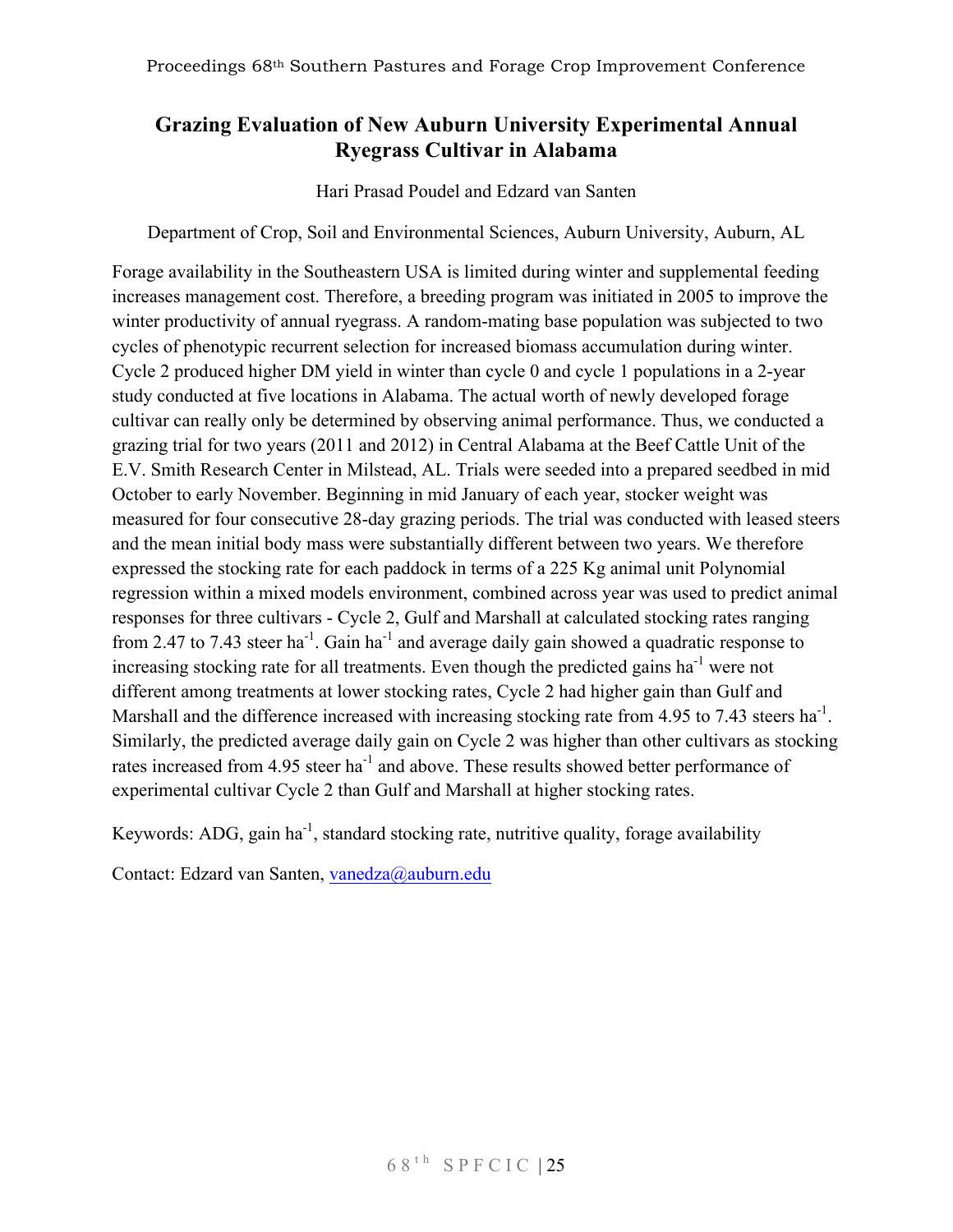## **Evaluation of southeastern wildrye, tall fescue, and orchardgrass to N fertilization and cutting frequency in north central Mississippi**

Richwine, Jonathan D., Jesse I. Morrison, J. Brett Rushing, Brian S. Baldwin<sup>1</sup>  $1/D$ ept. of Plant and Soil Sciences, Mississippi State University, Starkville, MS 39762

With over 2,000,000 acres of pasture and hay production in Mississippi, responsible and profitable agronomic management decisions are vital to ecological health as well as local and state economies. Current research strives to determine sustainable, cost-effective production practices to maximize efficient nutrient management and profits. In grass production systems nitrogen fertilizer is the greatest carbon input and cost. Application of fertilizer and harvest timing drive hay yield and quality. To determine the best relationship between these two factors, a study consisting of four nitrogen rates (0, 120, 180, and 240 lb/A) delivered in split applications, and four harvest intervals (one harvest at 112 days, two harvests in 56 day increments, three harvests in 37 day increments, and four harvests in 28 day increments, over the course of the growing season) were superimposed in strips in a split plot design of three coolseason grass species in a randomized block. The grasses were: southeastern wildrye [*Elymus glabriflorus*], tall fescue [*Schedonorus arundinaceus*], and orchardgrass [*Dactylis glomerata*]. The main effect was species, which were replicated four times at three locations x environment: Starkville, MS (Fall 2013 and Spring 2014) and Brooksville, MS (Spring 2014). Treatments of nitrogen rate and harvest regime are designated by "strips". Nitrogen applications are imminent. Data to be taken include: above ground biomass yield and ground cover over the course of the study as affected by harvest frequency, nutritive value measurements of acid detergent fiber and neutral detergent fiber, crude protein, and *in vitro* dry matter digestibility. The results of this research will help determine appropriate cultural practices to optimize quality and yield of these three cool-season forages in Mississippi and provide important basic information on the agronomic management of southeastern wildrye.

Contact: J. Brett Rushing, jbr93@pss.msstate.edu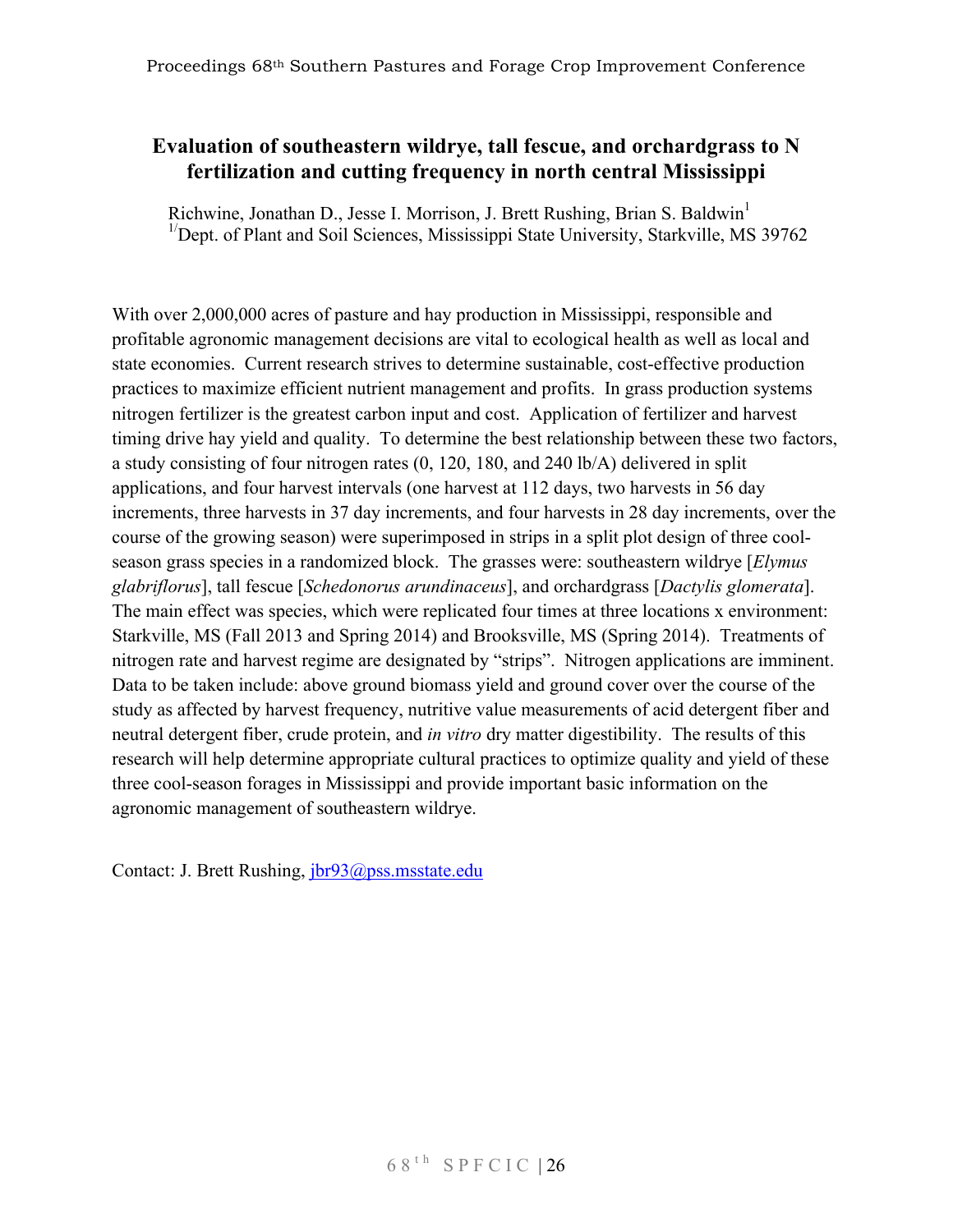#### **Establishing native warm-season grasses: How much does it cost?**

J. Brett Rushing<sup>1</sup> and Joshua G. Maples<sup>2</sup>

<sup>1</sup>Department of Plant and Soil Sciences, Box 9555, Mississippi State, MS 39762 <sup>2</sup>Department of Agricultural Economics, Box 5187, Mississippi State, MS 39762

#### **Rationale**

Native warm-season grasses (NWSG) are perennial, bunch-type species that can be an excellent source of forage production for livestock in the southern region of the United States. Native warm-season grasses also provide vital cover for wildlife if established and maintained correctly. However, relatively few landowners in the region have considered NWSG due to the lack of information available pertaining to total cost of establishment. The purpose of this poster is to outline the costs associated with establishing NWSG in comparison to traditional forage grasses so that landowners will have more complete information when considering which forage system to establish.

#### **Objectives**

Bahiagrass (*Paspalum notatum* Flugge) and bermudagrass [*Cynodon dactylon* (L.) Pers.] are the two most common warm-season perennial grasses planted in Mississippi for forage production. The cost of establishing these two species is compared to the most common mixture of NWSG: big bluestem (*Andropogon gerardii* Vitman), little bluestem [*Schizachyrium scoparium* (Michx.) Nash], and indiangrass [*Sorghastrum nutans* (L.) Nash]. The objective of this poster is to thoroughly define the costs associated with the establishment of these three perennial grass systems on a per acre basis.

#### **Materials and Methods**

It is assumed that the establishment site is a mixed grass pasture in need of renovation. Cost of establishment for bermudagrass was assessed for two methods; sprigging (Sumrall 007) and by seed (common). Sprigging is most often conducted with hay production in mind, whereas direct seeding is a more common method for grazing purposes. Operating costs for establishment include labor, seed, soil preparation, planting, fertilization, and weed control. Fertilizers applied were based on costs obtained from USDA-AL Department of Ag Market News on Monday, March 3, 2014. For the NWSG, no nitrogen or phosphorous (diammonium phosphate contains 18% nitrogen) was added due to the effect nitrogen has on encouraging weed competition. Also, no lime is recommended as long as pH is > 5.0. Ownership costs for establishment includes only tractor and machinery depreciation Land costs and general farm overhead are equal for each establishment practice and are therefore not included in this analysis.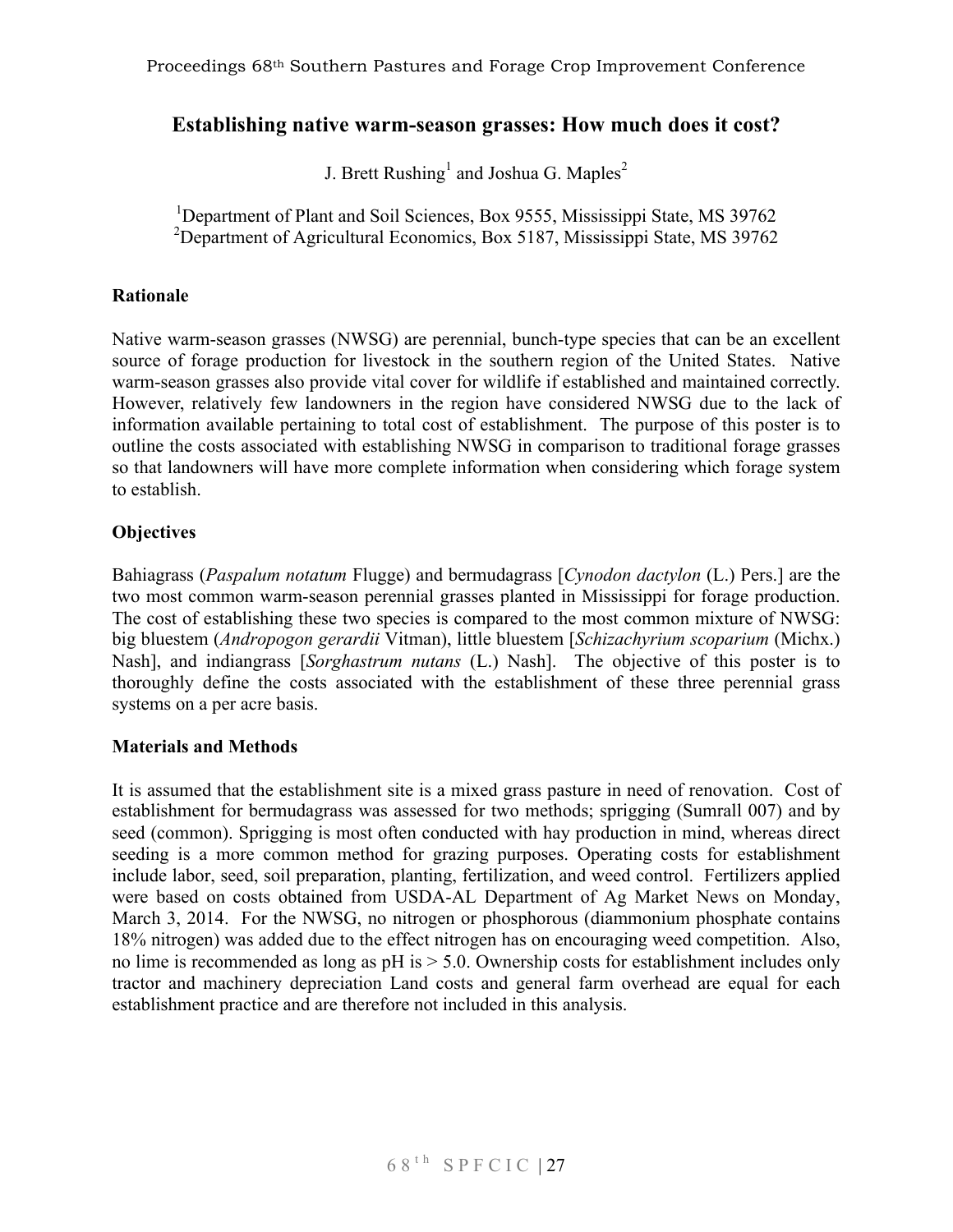#### **Results**

Our results show that it is more expensive to establish NWSG as compared to bahiagrass and bermudagrass (seeded and sprigged). The largest portion of the added costs pertains to seed cost.

#### **Implications**

This poster provides valuable information to landowners considering which type of forage system to establish on their property. This poster should also lead to more questions about the use of NWSG. While we show that the establishment costs are higher as compared to the more commonly used warm-season perennials, it would be just as valuable to show the maintenance costs and both the monetary and environmental benefits of all the species, which we analyzed. Such work would provide a full valuation over the lifetime of the stands for landowners to consider.

Contact: J. Brett Rushing, jbr93@pss.msstate.edu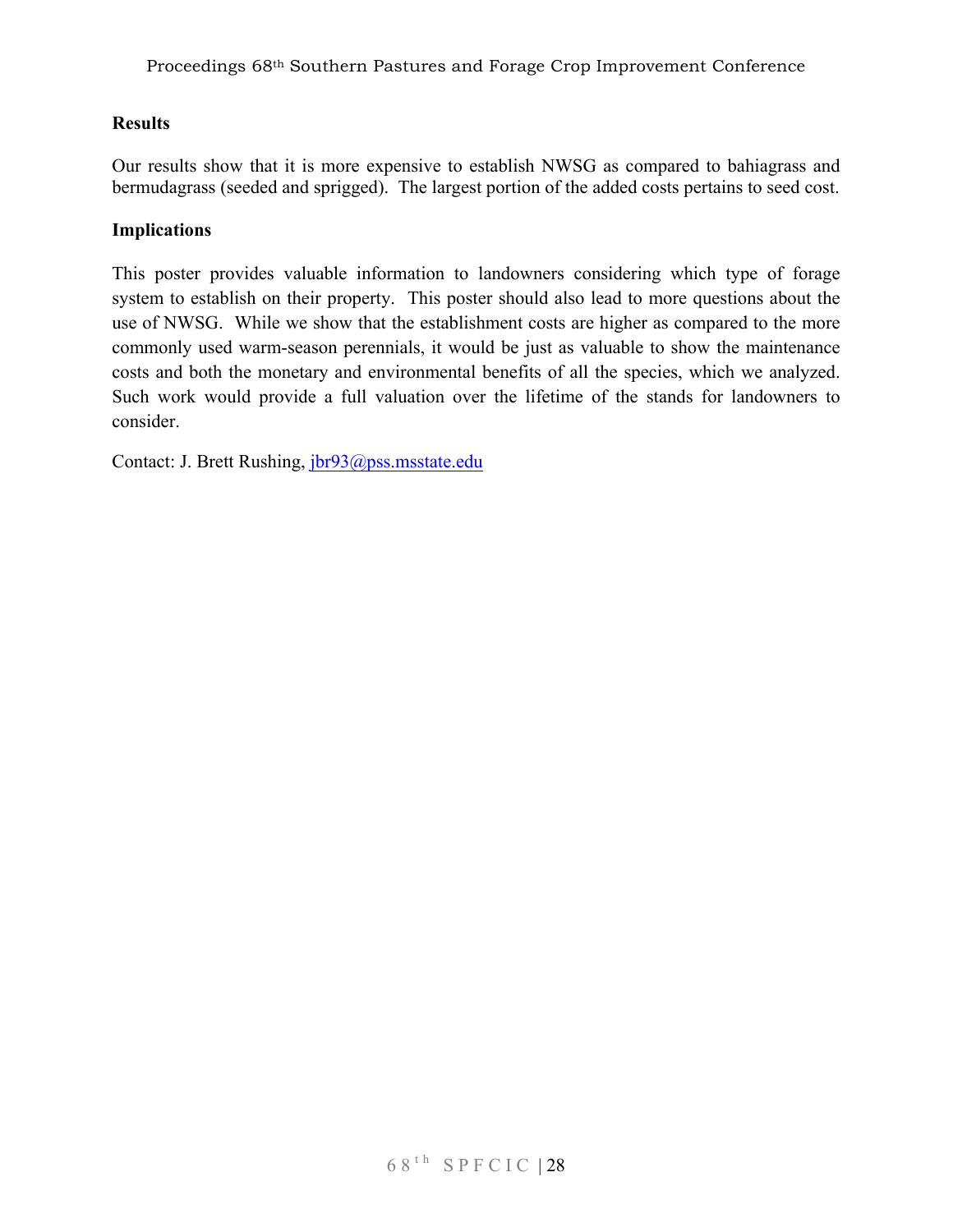## **Tolerance of Four Clover Species to Varying Rates of Pre and Post-Emergent Broadleaf Pasture Herbicides**

Russell, David P.<sup>1</sup> and John Byrd\*

<sup>1</sup>Department of Plant and Soil Sciences, Box 9555, Mississippi State 39762

Broadleaf weed control in mixed grass/clover stands has long been an issue for beef and forage producers in Mississippi. There are few herbicides on the market that successfully control broadleaf weeds without causing serious damage to existing clover. Our goal was to incorporate into field experiments, broadleaf herbicides which exhibited greatest safety on clover. Our objectives were to evaluate the tolerance of four clover species to broadleaf herbicides applied pre and post-emergent in greenhouse studies. Varying rates of Pursuit (imazethapyr), Spartan (sulfentrazone), Raptor (imazamox), and Image (imazaquin) were applied to containerized, native soil seven days prior to planting arrowleaf, berseem, crimson, and white clover. Pursuit, Raptor, Image, and Aim (carfentrazone) were also applied post emergent when the same clover species reached the third trifoliate growth stage. Pre-emergent data indicated that Raptor at 2.5 fl. oz. was least injurious to clover 28 days after planting, but was not more significant than Pursuit at 3 and 6 fl. oz. per acre. Post-emergent data indicated that Raptor at 12 fl. oz. per acre may be used in addition without causing significant damage to clover. In both studies, Image applied at 6 and 12 oz. caused the greatest clover injury at 21 days after treatment. Species interaction indicated that crimson clover was least affected by pre-emergent applications through 28 days after planting, but exhibited greatest injury from post-emergent treatments. Ongoing trials are currently evaluating rates of Sharpen (saflufenacil) alone and tank mixed with Pursuit applied to the same clover species. Field trials are also underway on mixed grass/clover pasture to evaluate early applications of 2,4-D and Pursuit mixtures, prior to a summer application of GrazonNext HL (2, 4-D + aminopyralid), Grazon P+D (picloram  $+$  2, 4-D), and Rejuvra (aminocyclopyrachlor + triclopyr). We expect that by spraying broadleaf weeds at the juvenile state and after clover bloom, to obtain weed control with minimal clover stand loss.

Contact: David P. Russell, drussell@ext.msstate.edu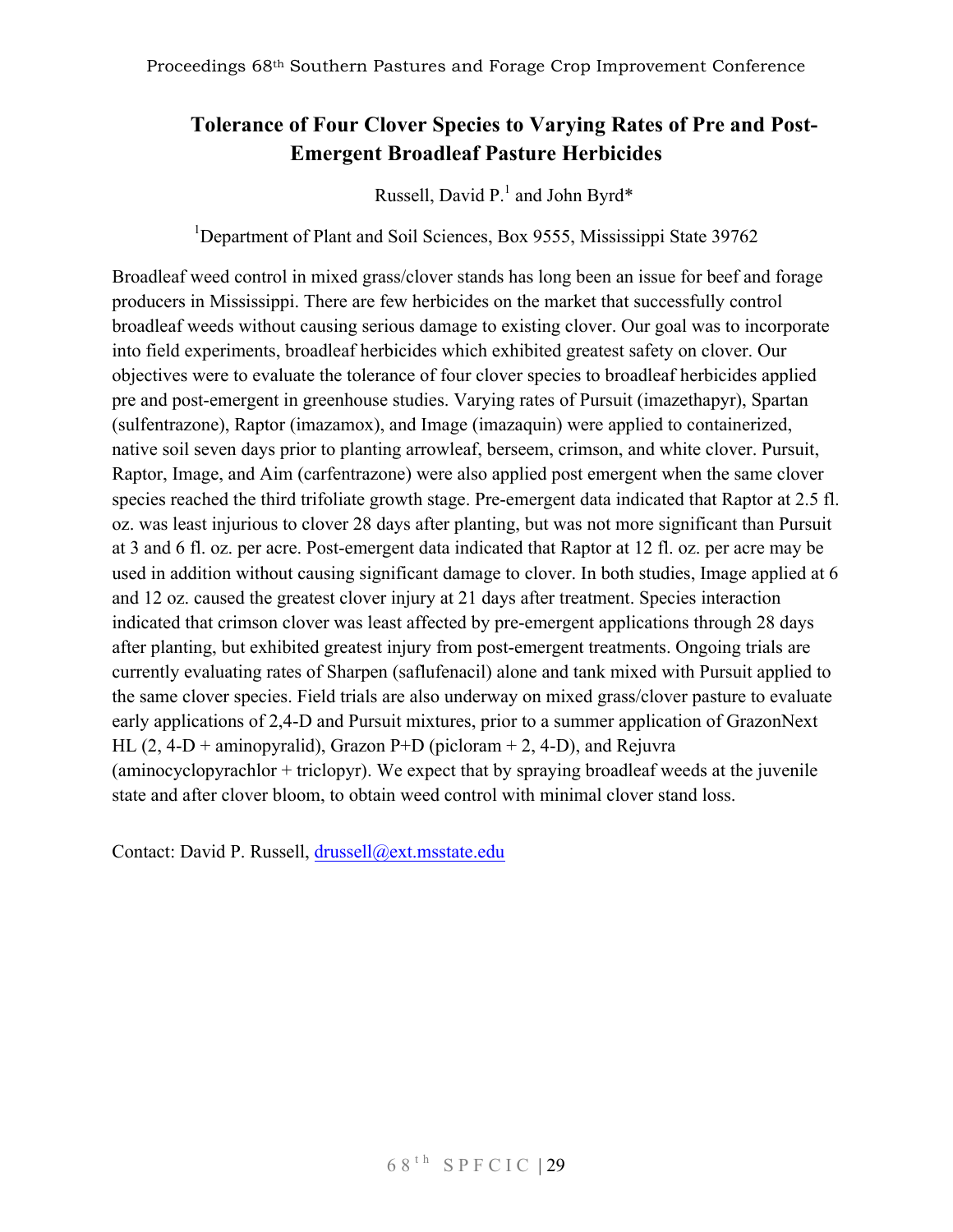## **Stocking rate and supplementation affect performance of beef heifers grazing 'Nelson' ryegrass**

G. Scaglia. Louisiana State University Agricultural Center, Iberia Research Station, Jeanerette, LA

Little information is available concerning the evaluation of tetraploid ryegrasses under different stocking rates. The objective of the present experiment was to evaluate the performance of beef replacement heifers grazing 'Nelson' ryegrass at different stocking rates and when supplemented with corn or soybean hulls at "high" stocking rates. At the LSU AgCenter Iberia Research Station, three stocking rates (3 replicates) were evaluated using 90 crossbred heifers (550 $\pm$ 14 lb) on d 0) continuously stocked on 'Nelson' annual ryegrass: 1 (low), 2 (medium), and 3 (high) heifers/acre. Also, groups grazing at the high stocking rate were supplemented with ground corn (C) or soybean hulls pellets (SBH) at a daily rate of 1% of the heifers' body weight. Unsupplemented heifers at 3/acre were taken out of the pasture for 28 days due to lack of forage, and then returned to their respective pastures until the end of the trial. Heifers at the low and medium-stocking rate gained more ( $P < 0.05$ ) than those at 3 heifers/acre (2.5, 1.8 and 0.8 lb/day, respectively). Those heifers that grazed at the high stocking rate but were supplemented were intermediate, and gained 0.5 lb/day more (1.35 lb/day) than those unsupplemented at equal stocking rate. Beef produced per acre was similar ( $P = 0.39$ ) for 2 heifers/acre (458 lb/acre) and for supplemented groups (484 and 457 lb/acre, for C and SBH, respectively). Only those heifers stocked at 1 and 2 heifers per acre reached the appropriate BW at breeding (826 and 777 lb, respectively), while supplemented heifers were intermediate (724 and 706 lb, for C and SBH, respectively) and those unsupplemented at the high stocking rate weighed on average 647 lb. Assuming that C and SBH cost \$250/ton and the average daily supplement consumed was 6 lb/head, it represents \$0.75/head/day. This is the cost of 0.5 lb more of gain of supplemented heifers compared with those unsupplemented at 3 heifers/acre. Preliminary data suggest that 'Nelson' ryegrass is a viable alternative for replacement heifers. Supplementation with a highenergy supplement is recommended when grazing at more than 2 heifers/acre although the cost/benefit must be evaluated a *priori*.

Contact: G. Scaglia, GScaglia@agcenter.lsu.edu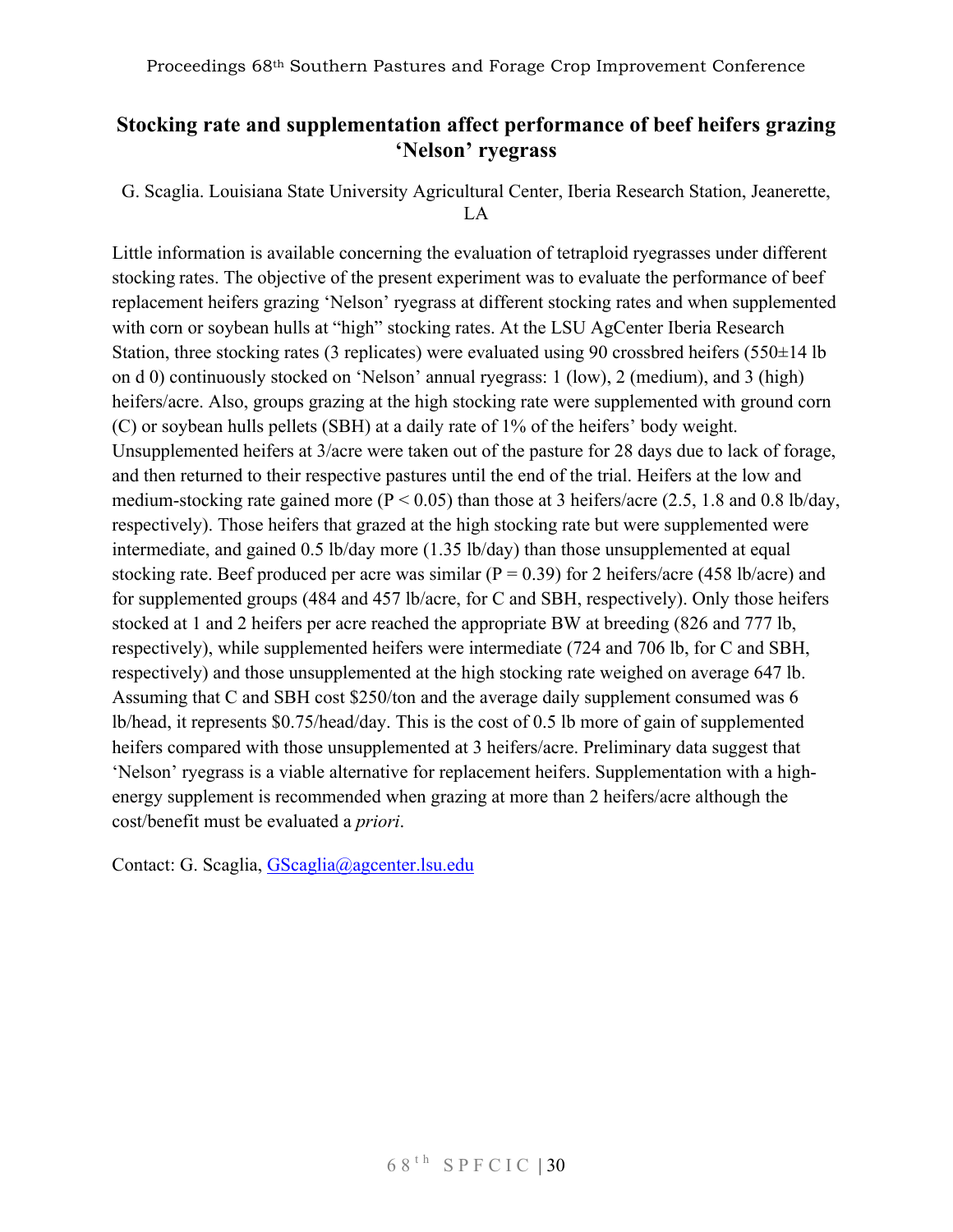## **Forage** *Brassica* **species variety trial**

Simon, K.J., S.M. Jones, J.J. Jennings, R. Rhein, and D. Philipp

\* University of Arkansas, Division of Agriculture.

Utilization of *Brassica* species as livestock fodder has enjoyed renewed interest among cattle producers. Three turnips (Apin, Barkant, and Seven-Top), 3 rapeseeds (Barsica, Bonar, Winfred), 2 turnip  $\times$  rapeseed crosses (Pasja, T-Raptor), and 1 turnip  $\times$  mustard cross (Vivant) were tested in two studies regarding dry matter (DM) production, canopy heights, and seedling density after either 2 and 4 months (regrowth study = RG), or only 4 months (stockpile study = SP) of growth. All varieties were established at a rate of 5 lbs/acre into a conventionally tilled seedbed. A randomized complete block design was used for both studies. Prior to planting on August 26, 2013, biomass growth in a selected 5-acre field was suppressed with glyphosate, disked twice, and culti-packed. The plot size was  $4.5 \times 25$  feet in accordance with the planned harvesting procedure for which a Wintersteiger Cibus S plot harvester was used. Immediately after planting, premixed NPK fertilizer was applied to each plot according to soil test recommendations. Number of plants per square foot measured 3 weeks after establishment ranged between 4 and 6 across all varieties. For RG, DM yields ranged from 1,034 to 2,112 lbs/acre at the Oct 22 harvest date, with Winfred yielding highest and Appin lowest. At the second harvest for RG on Dec 3, Appin showed the lowest amount of regrowth along with Seven-Top of less than 250 lbs DM/acre. Dry matter production of Pasja with 699 lbs/acre was the highest observed for that date. Yields for SP (harvested only on Dec 3) ranged from approximately 3,300 to over 5,500 lbs DM/acre. Winfred (5,536 lbs DM/acre) was similar to Bonar and Barsica, but out-yielded all other varieties. Canopy heights were similar across varieties in both studies; for RG, heights ranged from 20 to 23 inches on Oct 22. For SP, canopy heights ranged between 19 and 25 inches.

Contact: Dirk Philipp, dphilipp@uark.edu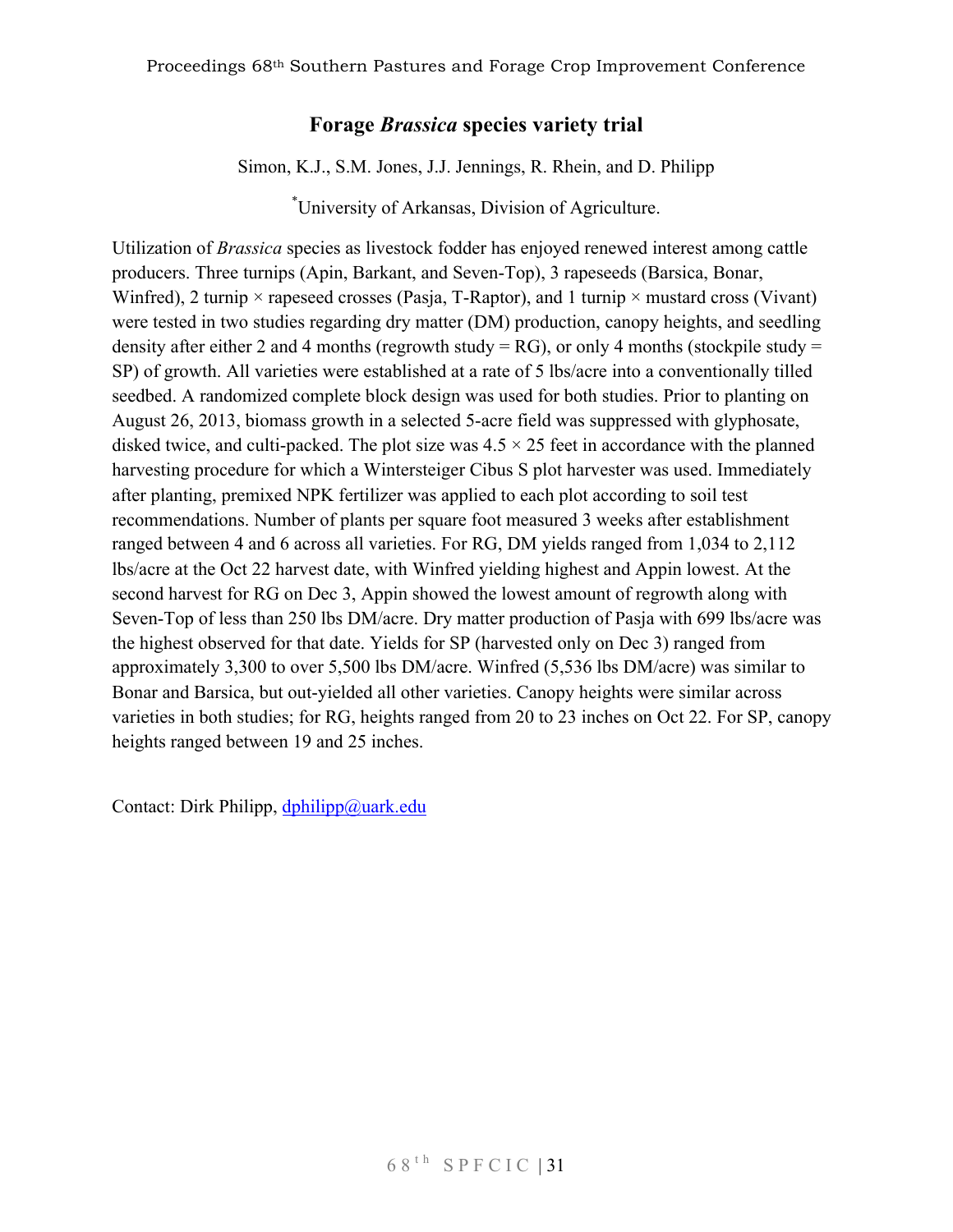## **In vitro phenotyping assays to discriminate Mediterranean and Continental tall fescue morphotypes**

Talukder S.K., Wang H., Jennifer B. L. Chekhovskiy K. and Saha M.C.

Forage Improvement Division, The Samuel Roberts Noble Foundation, Inc., 2510 Sam Noble Parkway, Ardmore, OK 73401

Summer dormancy is a phenomenon exhibited by the Mediterranean tall fescue to tolerate extreme summer conditions. Exploitation of the summer dormancy related trait and genetic improvement can be a key strategy to improve persistence of tall fescue in the south-central USA. Identifying traits associated with summer dormancy along with phenotyping method is very critical and yet to be developed. An In vitro experiment was conducted in growth chambers using four Mediterranean (summer dormant) and four Continental (summer active) tall fescue genotypes following completely randomized design with five replications. One growth chamber was maintained at 24/16°C day and night temperature and 10 h photoperiod as optimum growing condition, while another chamber was maintained at 34/24°C day and night temperature and 16 h photoperiod as summer environmental condition. Among the measured traits, electrolytic conductivity was significantly higher (20-60%) in Mediterranean genotypes than the Continentals at both optimum and summer dormant conditions. Overall, all the summer dormant genotypes showed higher electrolytic conductivity and leaf porosity than any Continental genotypes. However, significant variations between the two morphotypes for leaf porosity and growth rate were only visible at summer dormant condition. Leaf porosity was 150% higher, but the leaf growth rate was 150% lower in Mediterranean than the Continental genotypes. Concomitantly, all the continental genotypes showed higher leaf growth rate than any summer dormant genotypes. The two morphotypes did not show any significant differences for osmotic potential, leaf chlorophyll content, pH of the conductivity solution, number of stomata, length of stomata, width of stomata, length of stoma and width of stoma in the two conditions. This study with some additional verification will lead to identify traits and phenotyping procedure for summer dormancy under green house and growth chamber conditions, which will help the breeders for selecting summer dormant genotypes under controlled environmental condition.

Contact: S.K. Talukder, sktalukder@noble.org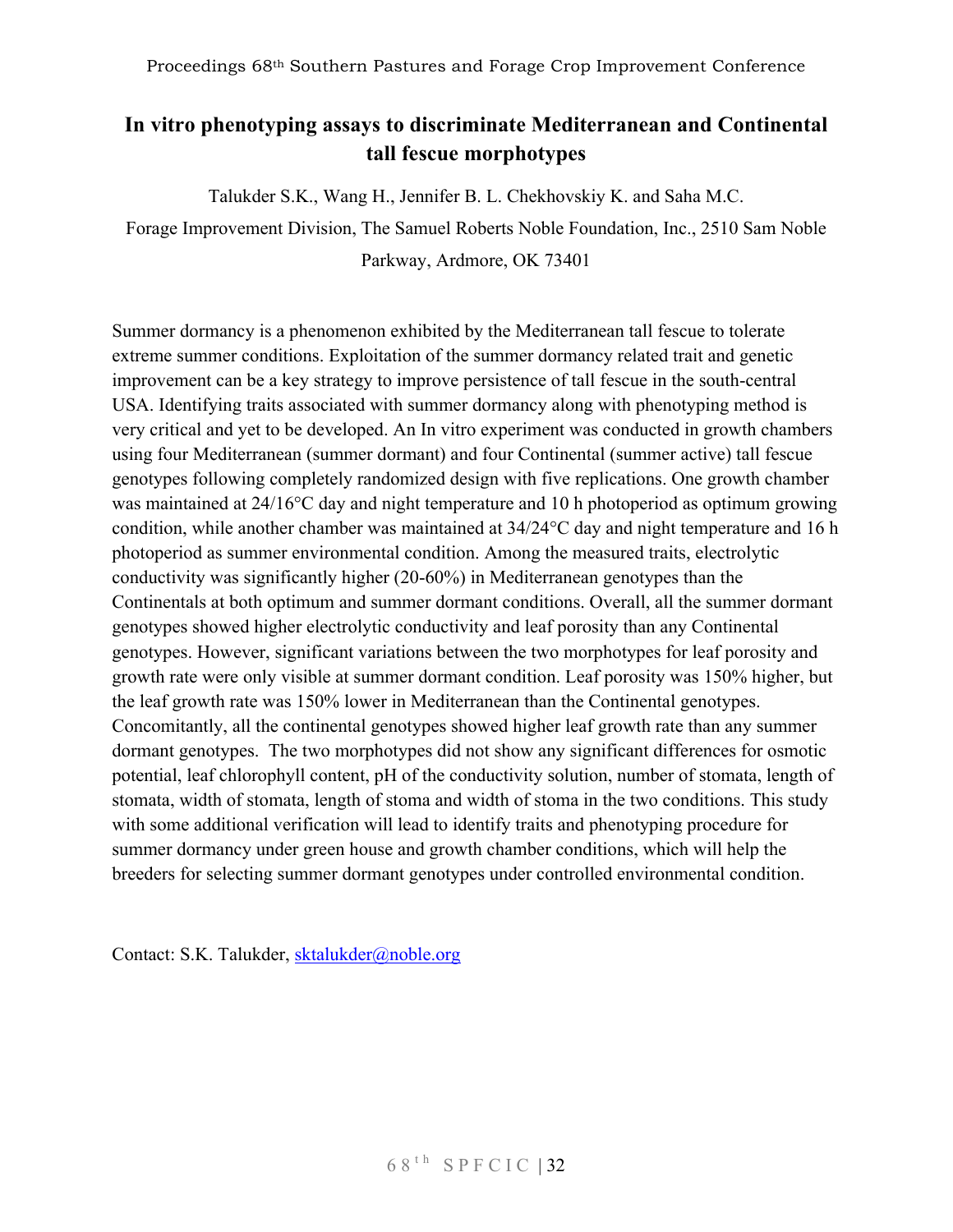## **Increasing Legume Grazing For Higher Beef Gain On Pastures: An Improved High-Tannin Birdsfoot Trefoil Cultivar With Trans-Regional Potential**

Edzard van Santen<sup>1</sup>, Kim Cassida<sup>4</sup>, Ben Goff<sup>3</sup>, Tom Griggs<sup>7</sup>, Jennifer Johnson<sup>1</sup>, Robert Kallenbach<sup>5</sup>, Jennifer McAdam<sup>6</sup>, and Glenn Shewmaker<sup>2</sup>

<sup>1</sup>Auburn University, <sup>2</sup>University of Idaho, <sup>3</sup>University of Kentucky, <sup>4</sup>Michigan State University, <sup>5</sup>University of Missouri, <sup>6</sup>Utah State University, <sup>7</sup>West Virginia University

This is a first report on a NIFA grant (Award No. 2013-67013-21408) that was funded during the 2013 funding cycle. This collaborative effort involves eight scientists from seven academic institutions. Birdsfoot trefoil (BFT), a non-bloating forage legume, has potential to improve sustainability of pasture systems in the Eastern Transition Zone (ETZ) of the USA. Tannins in BFT can improve protein utilization efficiency and reduce methane emissions and nitrogen excretion by grazing animals. This proposal combines the expertise of a plant breeder with that of forage management researchers and extension specialists. Our ultimate goal is to develop a trans-regional BFT cultivar with high condensed-tannin concentration and wide geographic adaptation with longer stand life than existing cultivars. APPROACH 1 begins with a collection of old cultivars that have not been marketed for a number of years and ends with the creation of five synthetic populations ready to undergo seed yield testing prior to release. Selection environments will include three in the ETZ, and one each in the Upper Midwest (UMW) and Intermountain West (IW). At each location, BFT will be evaluated for up to four (or 4) years in mixed stands with tall fescue. Selection criteria will be survival, plant size, and tannin content. One synthetic population will be developed at each location. APPROACH 2 will utilize approximately 25% of the USDA-NPGS germplasm accessions. Accessions will undergo two cycles of recurrent selection for survival, tannin content, growth habit, and seed mass and yield at a site in each of the regions of intended production, viz. ETZ, UMW and IW. End products will be three pre-breeding populations that may then be incorporated into future cultivar development programs.

**Keywords:** forage breeding, forage legume, forage management, grazing, germplasm

Contact: Edzard van Santen, vanedza@auburn.edu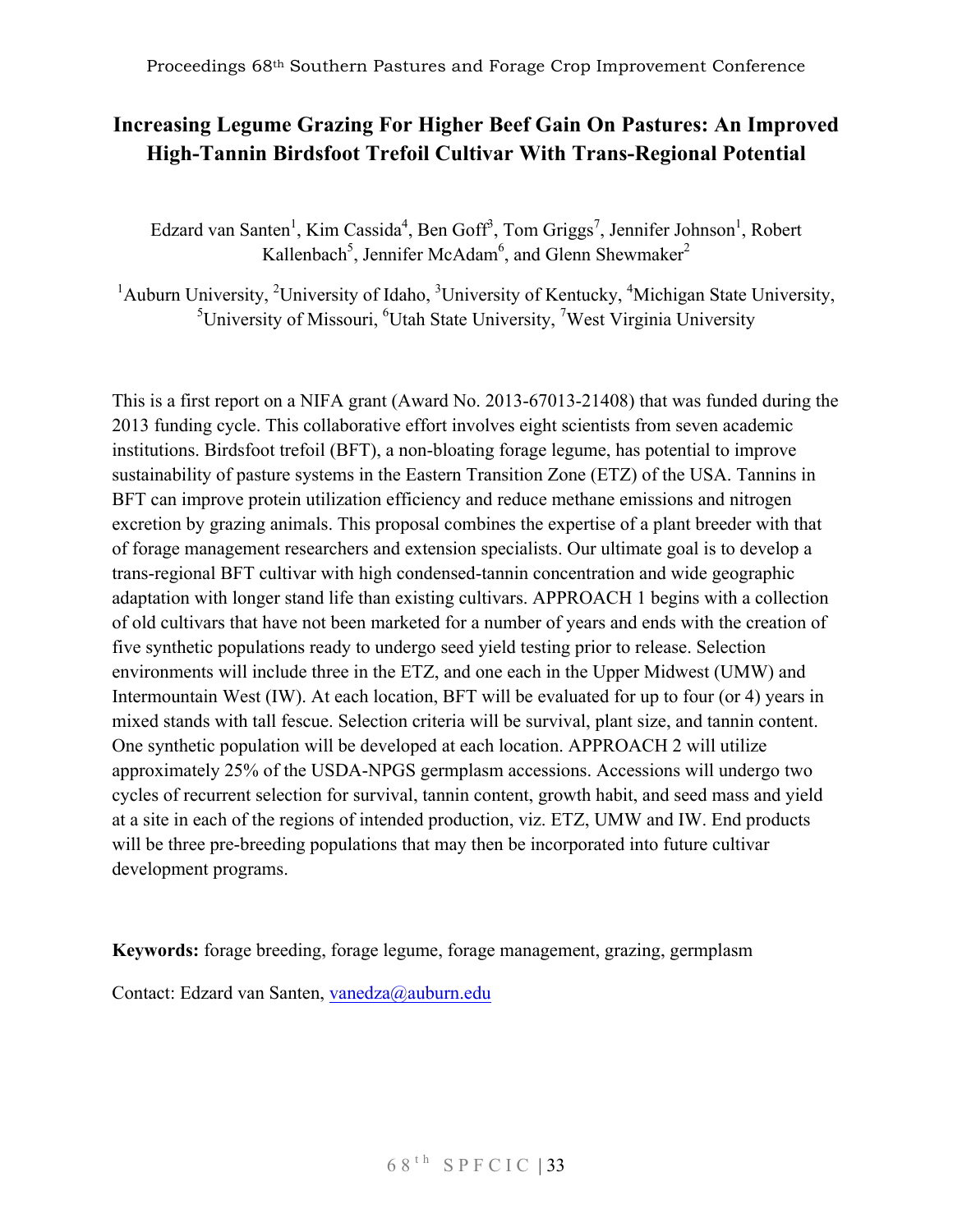## **68th SPFCIC (2014) Officers**

#### **Executive Committee**

**Dr. Vanessa Corriher Olson (Chair)**

Assistant Professor & Extension Forage Specialist AgriLife Research and Extension Center, Overton Texas A&M

**Dr. Rocky Lemus** *(Chair, Local Program/Immediate Past-Chair)* Associate Professor & Extension Forage Specialist Department of Plant & Soil Sciences Mississippi State University

#### **Dr. Wink Alison (***Secretary/Treasurer***)**

Professor, Forage Agronomist LSU Ag Center – Macon Ridge Research Station Louisiana State University

#### **Workgroup Officers**

#### *Ecology and Physiology*

#### **Dr. Jamie Foster (***Co-Chair***)**

Assistant Professor, Forages Texas AgriLife Research – Beeville Texas A&M University

#### **Dr. Jim Muir (***Co-Chair***)**

Professor, Forages Texas AgriLife Research – Stephenville Texas A&M University

#### *Extension*

#### **Dr. John Andre (***Co-chair***)**

Assistant Professor, Forage Crops Specialist Department of Animal and Veterinary Sciences Clemson University